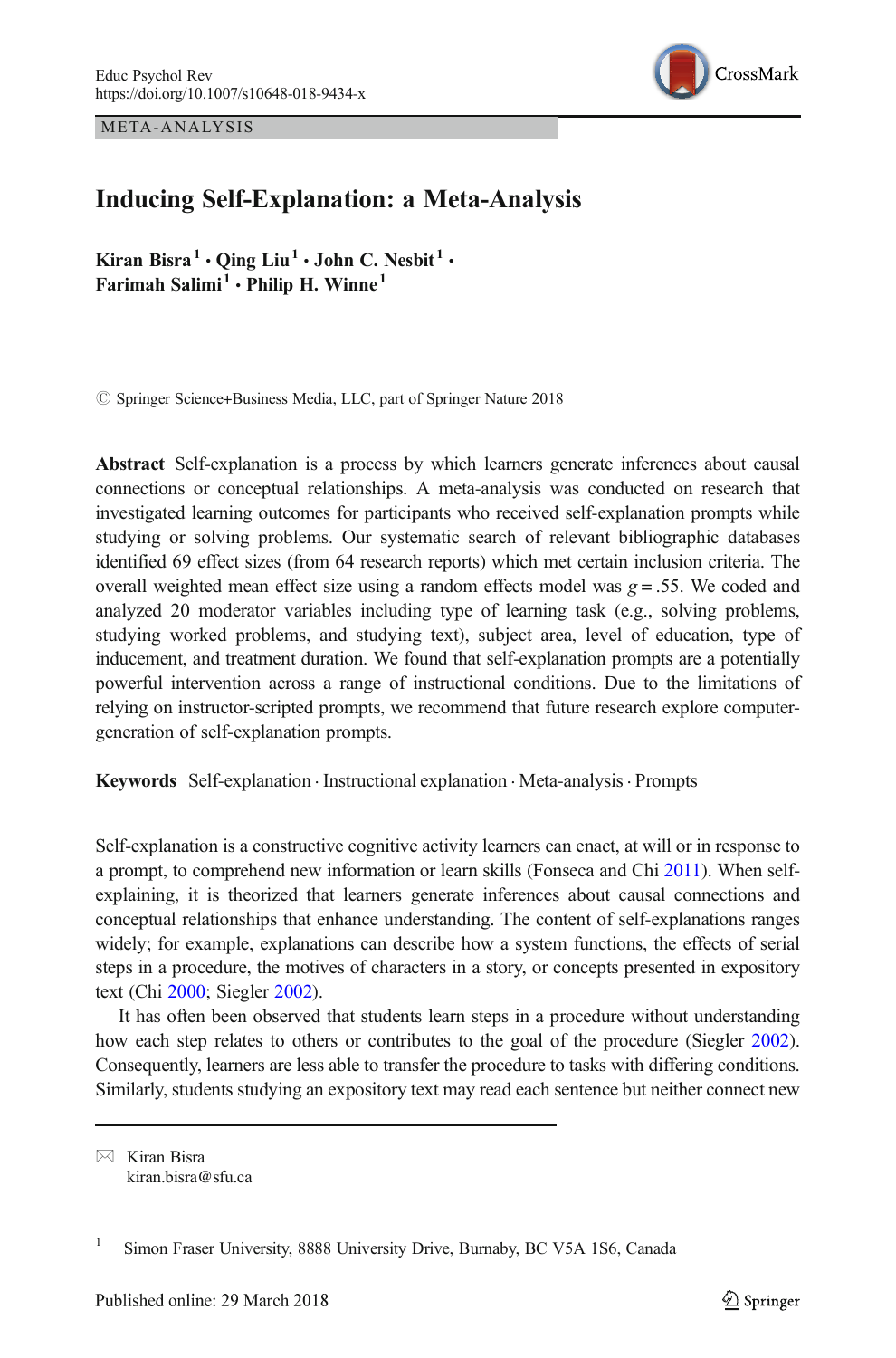information to prior knowledge nor consider implications arising from new information. Both situations can be characterized by absent or ineffective metacognition whereby a learner fails to recognize (metacognitive monitoring) and repair gaps (metacognitive control) in understanding.

Self-explanation is conceptualized as a tactic some students spontaneously use to fill in missing information, monitor understanding, and modify fusions of new information with prior knowledge when discrepancies or deficiencies are detected (Chi [2000\)](#page-18-0). Chi considers self-explanation to differ from summarizing, explaining to another, or talking aloud. Selfexplanation is directed toward one's self for the purpose of making new information personally meaningful. Because it is self-focused, the self-explanation process may be entirely covert or, if a self-explanation is expressed overtly, it may be intelligible only to the learner.

In early self-explanation research, stable individual differences were observed in the frequency and quality with which students spontaneously self-explained, and positive relationships were reported between self-explanation and learning (Chi et al. [1989;](#page-19-0) Renkl [1997](#page-21-0)). Renkl found more successful learners tended to self-explain either by predicting the next step in a problem solution (anticipative reasoning) or identifying the overall goal structure of the problem and the purpose of its subgoals (principle-based explaining).

Because self-explanation could be an effect rather than a cause of learning, observational data showing better learning outcomes for learners who self-explain is not evidence learners benefit from self-explanation training or prompts. Prompts and other exogenous inducements could lead learners to generate explanations less finely adapted to gaps in their knowledge than spontaneous self-explanations. Thus, prompted "self" explanations may be less effective.

Some research has found teaching or prompting self-explanation produces better achieve-ment than comparison conditions (e.g., Lin and Atkinson [2013](#page-20-0)). These studies typically pose a primary learning activity for all participants and introduce a treatment in which some participants are prompted to self-explain during or after the activity. Lin and Atkinson had college students learn about the cardiovascular system from animated and static visualizations. After studying each visualization, participants in the self-explanation condition were given openended questions (e.g., "Could you explain how the blood vessels work?", p. 90) and an empty text box to provide their response to each question. Participants in the comparison condition were given an empty text box where they were told they could write notes. Participants prompted to self-explain performed better on a 20-item multiple-choice posttest than learners prompted to generate notes.

Although several reviews of relevant self-explanation studies support its use as a study skill (Rittle-Johnson and Loehr [2017;](#page-21-0) Chi and Wylie [2014](#page-19-0); Dunlosky et al. [2013](#page-19-0)), we could find no published report that comprehensively synthesized research investigating the relationship between self-explanation and learning outcomes. Wittwer and Renkl [\(2010\)](#page-22-0) conducted a meta-analysis exploring the influence of instructional explanations on example-based learning. One moderator variable coded whether participants in the control condition were prompted to self-explain. No effect for this condition was found among the six studies reviewed. A second meta-analysis was conducted on self-explanation in learning mathematics (Rittle-Johnson et al. [2017](#page-21-0)). The results showed prompting students to self-explain had a small to moderate effect on learning outcomes.

To assess the cognitive effects and instructional effectiveness of self-explanation interventions, we meta-analyzed experimental and quasi-experimental research which compared learning outcomes of learners induced to self-explain to those of learners who were not. In the meta-analysis, we examined moderating variables to investigate how learning outcomes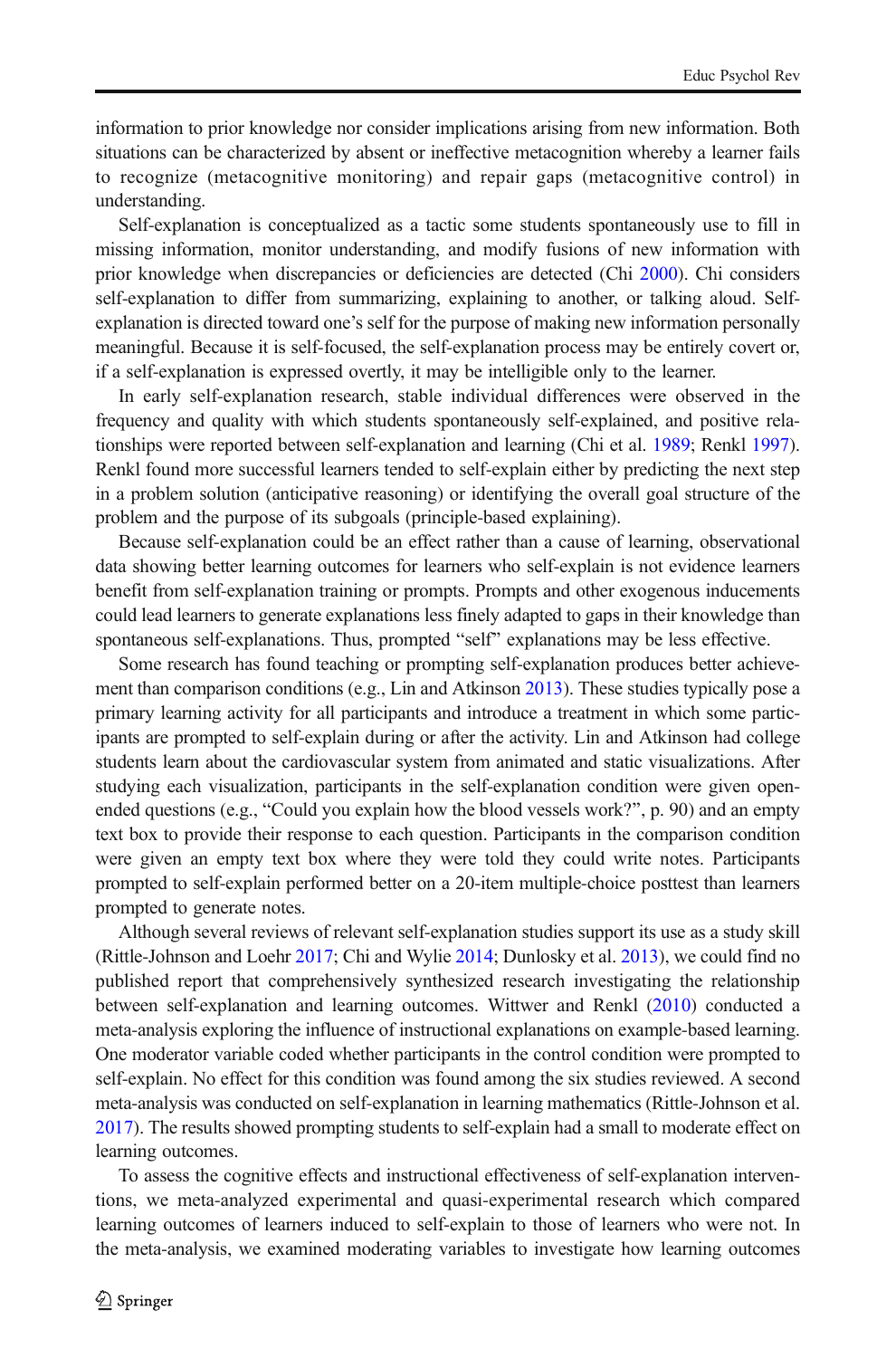varied under a range of conditions and to explore their theoretical implications on applying self-explanations.

### Self-Explanation Versus Instructional Explanation

One can speculate self-explanation is effective because it has the potential to add information beyond what is given to the learner. That is, learning may be enhanced by the product, not the process, of self-explanation. Hausmann and VanLehn [\(2010\)](#page-20-0) labeled this the coverage hypothesis, describing that self-explanation works by generating "additional content that is not present in the instructional materials^ (p. 303). The coverage hypothesis predicts cognitive outcomes of self-explanation are the same as those of a provided instructional explanation. An instructional explanation would presumably be superior in cases where the learner was unable to generate a correct or complete self-explanation.

Several studies examined various effects of self-explanation and instructional explanations. Cho and Jonassen ([2012](#page-19-0)) observed instructional explanations were as effective as selfexplanations but outcomes were even better when learners were prompted to compare their self-explanations to instructional explanations. de Koning et al. [\(2010\)](#page-19-0) demonstrated equivalence between self- and instructional explanations on measures of retention and transfer but learners achieved higher inference scores when instructional explanations were provided. Gerjets et al. ([2006](#page-20-0)) posited both self- and instructional explanations elevated germane load when students studied worked-out examples presented in a modular format. The coverage hypothesis was not supported but these researchers noted design issues with content learners studied. Kwon et al. [\(2011\)](#page-20-0) contrasted self-explanations to "partially" instructional explanations for which participants filled in small bits of missing information. Self-explaining led to better outcomes. Owing to these diverse findings, our meta-analysis assessed the relative efficacy of self- vs. instructional explanations.

#### Does It Matter How a Self-Explanation Is Elicited?

Although self-explanation can be induced in various ways, theory is equivocal about their relative efficacy. For example, some researchers induced self-explanation by directions given before a learning activity (e.g., Ainsworth and Burcham [2007\)](#page-18-0). Others provided selfexplanation prompts during the learning activity (Hausmann and VanLehn [2010](#page-20-0)) or after it (Tenenbaum et al. [2008\)](#page-22-0). Supplying prompts periodically during a learning activity may help learners engage in sufficient self-explanation by signaling when there is suitable content to explain. Alternatively, allowing learners to apply their own criteria to decide when and what to self-explain may support constructing explanations better adapted to idiosyncratic prior knowledge.

Several studies used unvarying prompts to avoid reference to specific content. For example, learners studying moves by a chess program were repeatedly asked to predict the next move and "explain why you think the computer will make that move" (de Bruin et al.  $2007$ ). In contrast, most research provided content-specific self-explanation prompts, such as "Write your explanation of the diagram in regard to how excessive water intake and lack of water intake influence the amount of urine in the human body" (Cho and Jonassen [2012\)](#page-19-0). Providing more specific prompts might draw learners' attention to difficult conceptual issues that would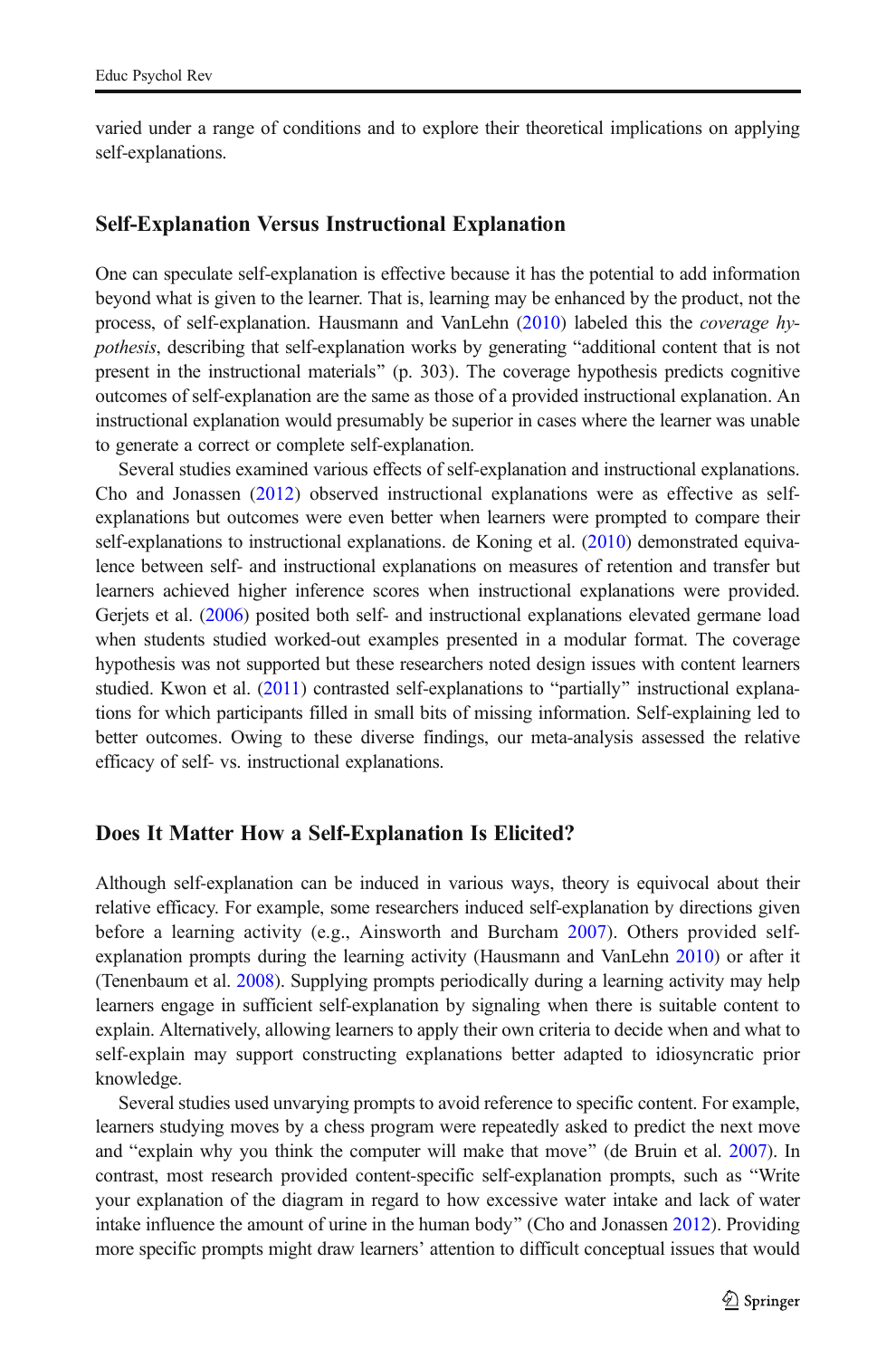otherwise be overlooked, but it may also interfere with or override learners' use of personal standards for metacognitively monitoring content meriting an explanation.

The format used for self-explanation prompts may affect features of learners' elaborative processing of content. Some researchers asked learners to generate open-ended responses while other researchers provided fill-in-the-blank or multiple-choice questions. As with other prompt characteristics, prompt format may modulate specificity provided by the prompt which, in turn, may affect qualities of elaboration generated in the self-explanation. By containing fewer cues than multiple-choice and fill-in-the-blank formats, an open-ended prompt format may invite elaborative processing better adapted to each learner's unique gaps in knowledge. However, in some contexts, stronger cues present in a multiple-choice question may signal more clearly a possible misconception the learner should address.

Prompts often convey the purpose or nature of the expected self-explanation. Researchers have prompted learners to (a) justify or give reasons for a decision or belief, (b) explain a concept or information in the content, (c) explain a prediction, or (d) make a metacognitive judgment about qualities of their understanding, reasoning, or explanation. When combined with the task context, self-explanation prompts may imply the learner should generate a description of causal relationships, conceptual relationships, or evidence supporting a claim. Of interest in our meta-analysis is the relative effectiveness of the types of self-explanation the inducement is intended to elicit.

### Does It Matter that Self-Explanation Takes More Time?

Performing a learning task that invites self-explaining usually requires more time than performing the same learning task without self-explanation. From the perspective of a student interested in optimizing instructional efficacy, it is important to know whether additional time spent on self-explanation might have been better spent otherwise, e.g., re-studying a text or doing additional problems. From a theoretical perspective, the comparative efficiency of selfexplaining may depend on the duration and timing of instances of self-explanation in an experiment. The theoretical significance of self-explanation duration and timing is apparent in research by Chi et al. [\(1994\)](#page-19-0) in which 8th grade students studied an expository text about the human circulatory system. Participants prompted to self-explain after reading each line of text showed greater learning gains than those who read each line a second time. However, the selfexplanation group spent almost twice as much time (approximately 1 h longer) studying the materials. Because students who took longer to study the materials were allowed to return for an additional session, those students in the self-explanation group may have benefited from the spaced-learning effect (Carpenter et al. [2012\)](#page-18-0).

In research examining effects of self-explanation prompts on solving mathematics problem by elementary school students, McEldoon et al. [\(2013\)](#page-21-0) included a comparison group who practiced additional problems to equate for additional time required by the self-explanation group. Over a variety of problem types and learning outcomes in the posttest, there was little difference between the time-matched self-explanation and additional-problem conditions. Unfortunately, most self-explanation research does not report the learning task completion time of each treatment condition and many studies do not even report the mean completion time of all treatment conditions. Nevertheless, where possible, we compared effect sizes of studies in which treatment duration was greater for self-explanation groups to those in which treatment duration was equivalent.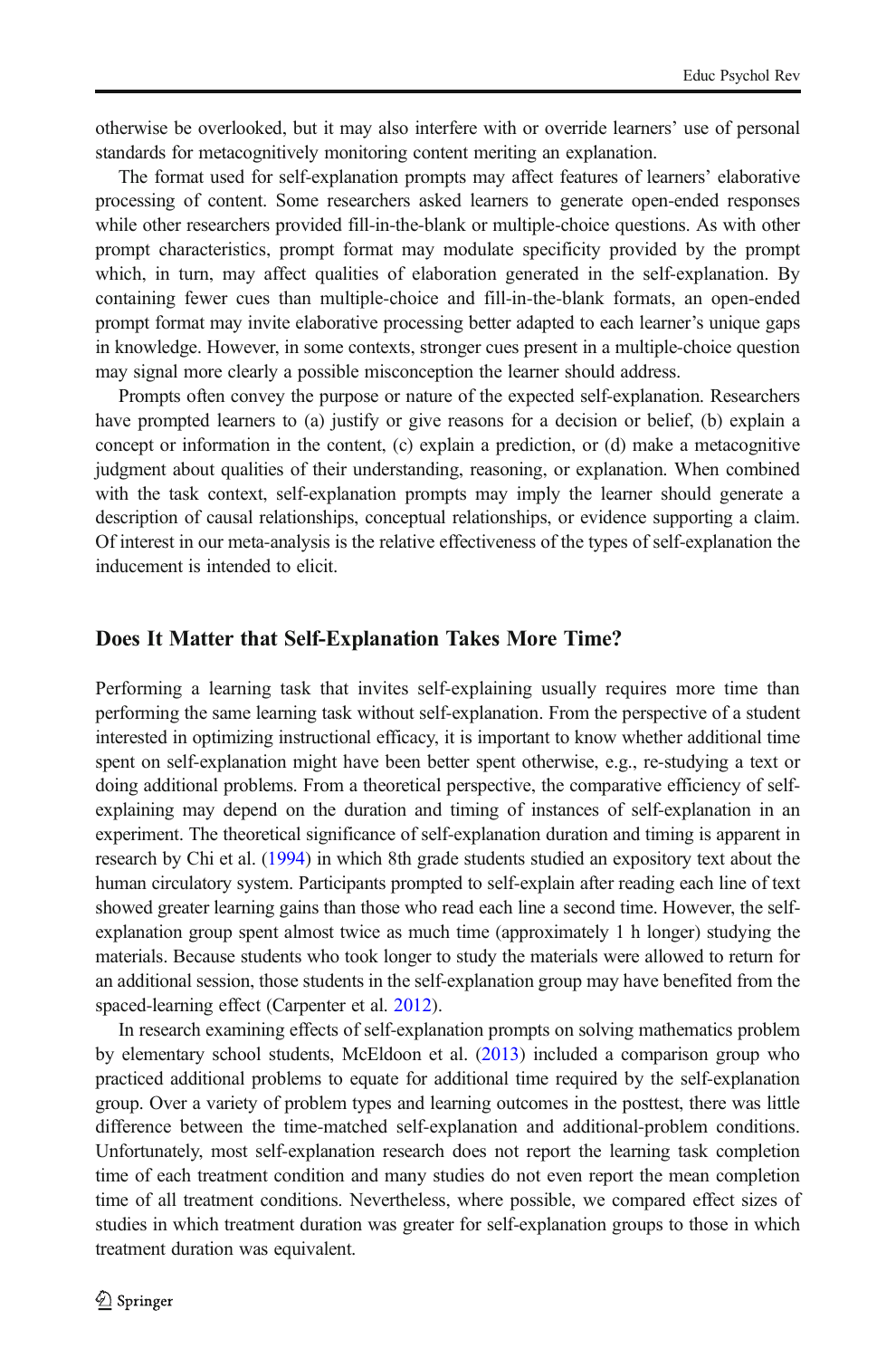Another time-related question is whether the duration of learning activities is associated with the efficacy of self-explanation inducement. It is plausible that self-explanation helps learners maintain engagement throughout a lengthy task. Alternatively, prompts to self-explain that are initially effective and are internalized by learners may lose their potency over time if they interfere with learners' nascent ability to spontaneously self-explain.

### Other Moderators of Interest

Several other variables potentially moderate the benefits of self-explanation inducement. Self-explanation is most commonly used to support either problem solving (including study of worked examples) or text comprehension tasks, and it seems likely that the cognitive effects of self-explanation inducement vary depending on the nature of the primary learning task. The type of knowledge being acquired through the learning activity (i.e., conceptual vs. procedural) is a related factor which we also anticipated may moderate the treatment effects. Because these two variables, task and knowledge type, are more directly related to cognitive operations, we hypothesized they are more likely to moderate treatment effects than subject matter (e.g., science, mathematics, social sciences), a variable we also coded.

Participants learned via several types of instructional media (i.e., digital, print, video), with digital media allowing three types of interactivity (computer-based instruction, intelligent tutoring system, simulation). Computer-based instruction (CBI) was defined as offering response feedback with no student modeling, and intelligent tutoring systems (ITS) were defined as modeling student knowledge to adapt feedback, task selection, or prompts (Ma et al. [2014](#page-21-0)). We investigated whether the interactivity afforded by digital media, especially the more adaptive forms of interaction provided by intelligent tutoring systems and simulations, would enhance self-explanation effects. Much of the research included diagrams in instructional materials and asked participants to explain or interpret them. We hypothesized explaining diagrams while problem solving may offer opportunities to translate between verbal and visual knowledge representations and thereby strengthen learners' ability to retrieve memories and generate inferences from them (Booth and Koedinger [2012](#page-18-0); Chu et al. [2017\)](#page-19-0). We also investigated whether studies that used visual pedagogical agents (i.e., images depicting fictional tutors) to prompt selfexplanation might show enhanced treatment effects due to a "persona effect" (Dunsworth and Atkinson [2007;](#page-19-0) Schroeder and Gotch [2015](#page-21-0)).

During posttests, particular conditions and requirements of the assessment may allow participants to demonstrate self-explanation effects more fully. The beneficial effects of selfexplanation may be evident more on transfer tests than recall tests, and more on long-form test items such as essays and problems than multiple-choice questions. Because interpreting diagrams often requires a more fully elaborated mental model to support translating between visual and verbal representations, tests that include diagrams may be more sensitive to selfexplanation effects. To investigate the moderating effects of test characteristics, we coded for assessed learning outcomes (e.g., recall, transfer), test format (e.g., fill-in-the-blank, essay), and whether test items included diagrams.

Students' metacognitive and self-regulatory abilities increase throughout childhood and adolescence (Gestsdottir and Lerner [2008;](#page-20-0) Kopp [1982](#page-20-0); Raffaelli et al. [2005;](#page-21-0) Schneider [2008](#page-21-0); Weil et al. [2013\)](#page-22-0). To investigate whether these developmental changes moderate the effect of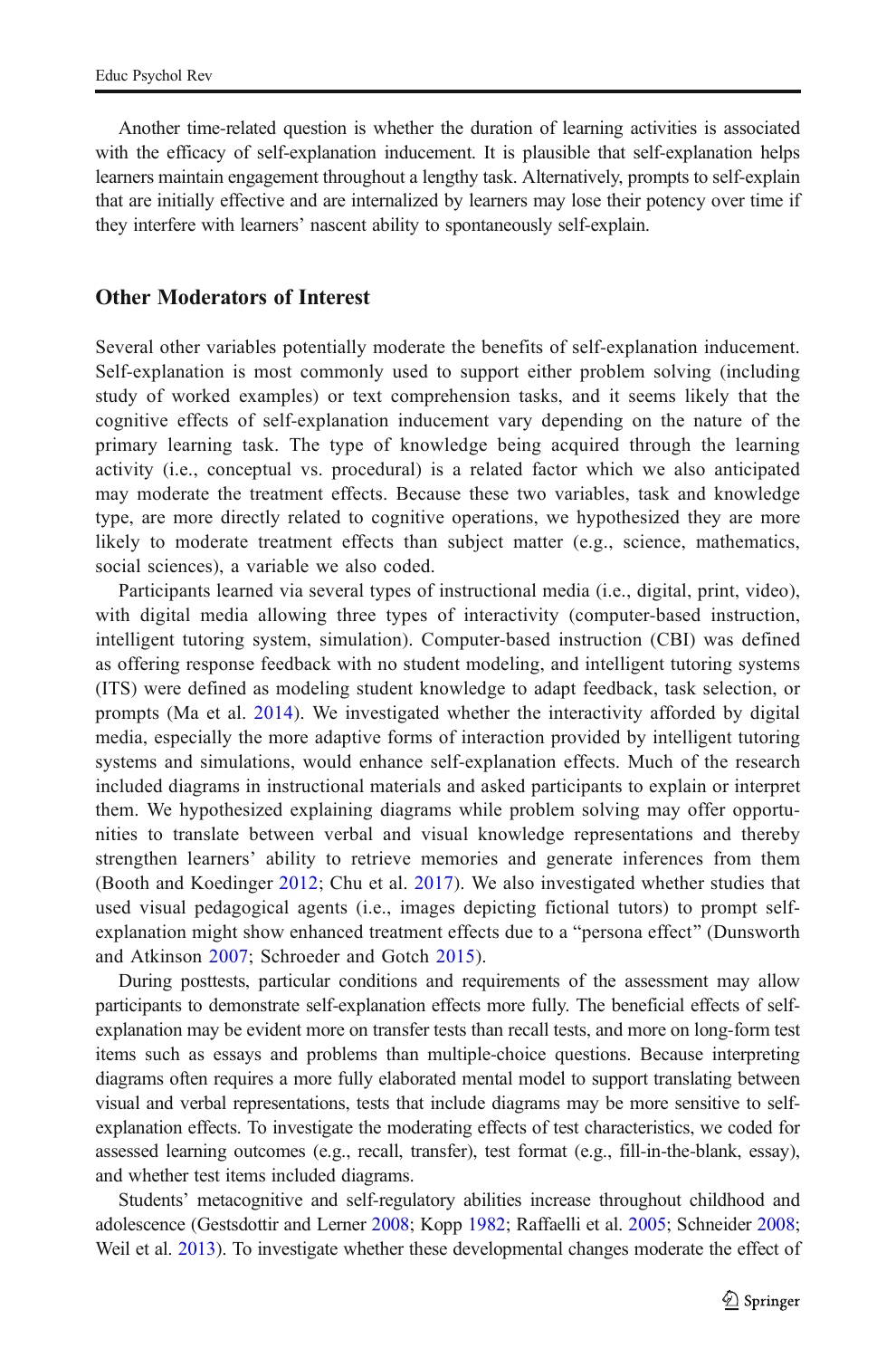self-explanation inducement, we coded for level of schooling (e.g., elementary, secondary) which was the most reliable proxy for developmental level reported in the primary research.

There is an increasing awareness of how regional or cultural differences affect student learning (Frambach et al. [2012;](#page-19-0) Marambe et al. [2012\)](#page-21-0). Differences have been reported between geographic regions in students' learning patterns (Marambe et al. [2012\)](#page-21-0) and metacognition (Hartman [2001;](#page-20-0) Hartman et al. [1996\)](#page-20-0), and these have the potential to moderate selfexplanation effects.

Finally, we examined treatment fidelity (Smith et al. [2007](#page-22-0)), a methodological feature of the primary research that is a key marker of internal validity. Observing a relationship between effect size and methodological quality can help in interpreting meta-analytic results. For example, observing that studies of higher methodological quality tend to find lower effect sizes should decrease our confidence in the effect sizes found by lower quality studies.

# Research Goals

We reviewed research that compared learning outcomes when participants were instructed or prompted to self-explain to a condition in which participants were not induced to self-explain. We coded 20 moderator variables to investigate the hypotheses and research questions discussed in the preceding section.

# Method

Following the meta-analytic principles described by Borenstein et al. ([2009](#page-18-0)), Lipsey and Wilson ([2001](#page-20-0)), and Hedges and Olkin ([1985](#page-20-0)), we (a) identified all relevant studies, (b) coded study characteristics, and (c) calculated weighted mean effect sizes and assessed their statistical significance.

#### Identifying Relevant Studies

Using the term self-expla\*, searches of ERIC, PsycINFO, Web of Science, Education Source, Academic Search Elite, and Dissertation Abstracts were carried out to identify and retrieve primary empirical studies of potential relevance. These searches retrieved 1306 studies. Reference sections of review articles (e.g., Atkinson et al. [2000](#page-18-0); Chi [2000;](#page-18-0) VanLehn et al. [1992](#page-22-0)) were examined to identify candidate studies for inclusion in the meta-analysis. Inclusion criteria were first applied to abstracts. If details provided in abstracts were insufficient to accurately classify a study as appropriate for inclusion, the full text of the study was examined.

To be included, a study was required to:

- Include an experimental treatment in which learners were directed or prompted to selfexplain during a learning task. The requirement for self-explanation was not considered satisfied by observing another person self-explain, explaining to another person (i.e., not a self-explanation), rehearsing information, making a prediction without an explanation, or choosing a rule or principle without providing an explanation (Atkinson et al. [2003\)](#page-18-0).
- & Provide a comparison treatment in which learners were not directed or prompted to self-explain.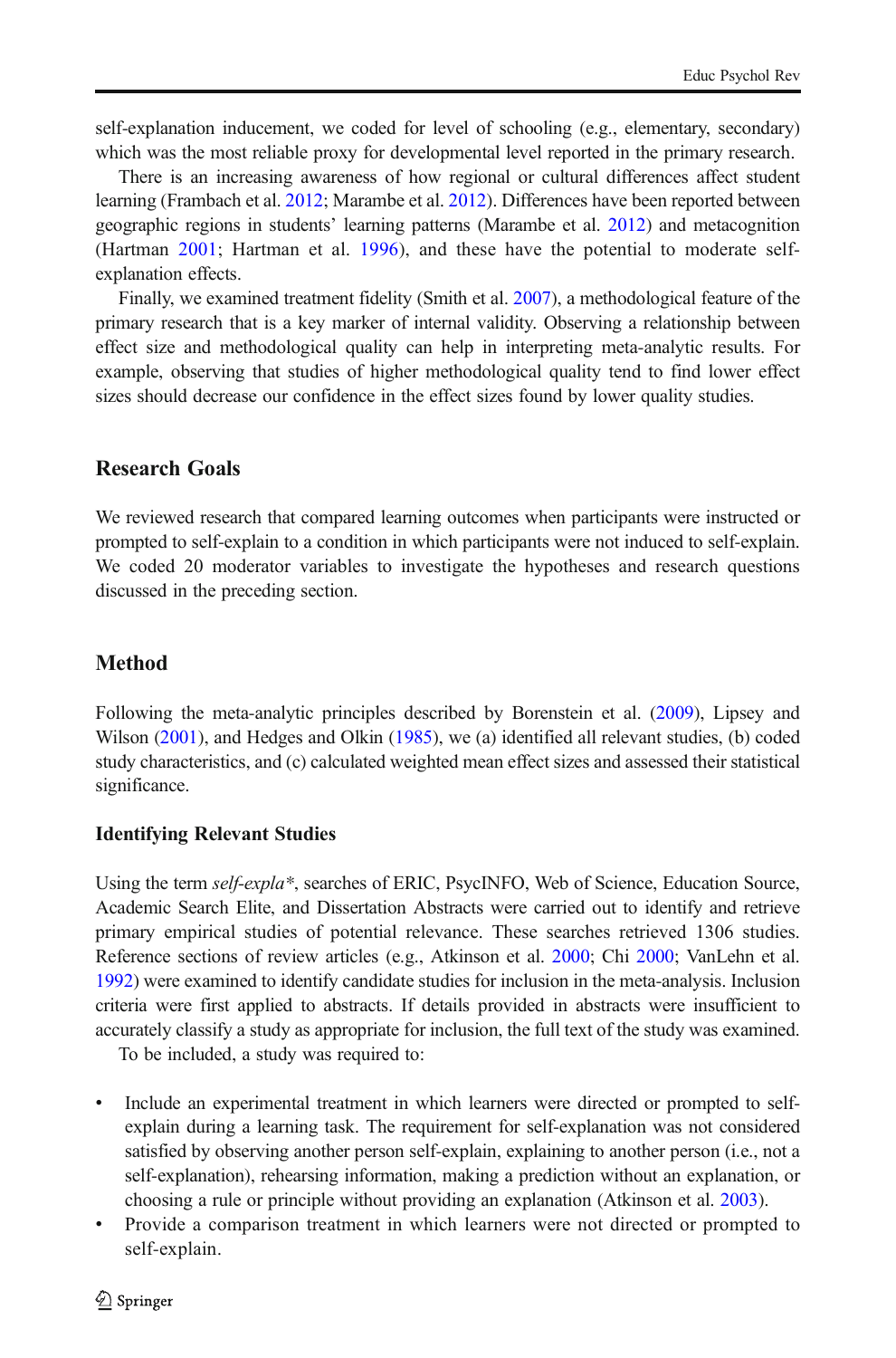- & Avoid confounding the effect of self-explanation by combining it with another study tactic such as summarizing (Chung et al. [1999;](#page-19-0) Conati and Vanlehn [2000](#page-19-0)) or providing feedback (Siegler [1995](#page-21-0)).
- Measure a cognitive outcome such as problem solving or comprehension.
- Use a between-subjects research design.
- Provide sufficient statistical information to compute an effect size, Hedge's g.
- & Be available in English.

A handful of studies claimed to use think-aloud protocols to elicit self-explanations, especially when participants were young children. However, as Chi [\(2000\)](#page-18-0) observed, the expected outcomes of think-aloud and self-explanation inducements are quite different:

Think-aloud protocols, often collected in the context of problem-solving research, is a method of collecting verbal data that explicitly forbids reflection. Think-aloud protocols presumably ask the subject to merely state the objects and operators that s/he is thinking of at that moment of the solution process. It is supposed to be a dump of the content of working memory…. Self-explaining is much more analogous to reflecting and elaborating than to "thinking aloud." Talking aloud is simply making overt whatever is going through one's memory (see Ericsson & Simon, [1993\)](#page-19-0), without necessarily exerting the effort of trying to understand. (p. 170)

Furthermore, there is evidence that think-aloud directions can improve performance on some types of problems (e.g., Fox and Charness [2010\)](#page-19-0).

We decided to include studies identified by authors as using a think-aloud method only if the method matched our previously described operationalization of self-explanation inducement and did not provide any prompts to talk aloud. Specifically, we excluded talk aloud studies in which:

- The experimenter reminded participants to keep talking (McNamara [2004;](#page-21-0) Wong et al. [2002\)](#page-22-0).
- Participants were provided with neutral prompts if they remained quiet (Gadgil et al. [2012\)](#page-20-0).

Applying these criteria, we identified 64 studies reporting 69 independent effect sizes which are examined in the present meta-analysis.

# Coding of Study Characteristics

The coding form included 43 fixed-choice items and 24 brief-comment items cataloging information about each study in 8 major categories: reference information (e.g., date of publication), sample information (e.g., participants' ages), materials (e.g., subject domain), treatment group (e.g., prompt type), comparison group (e.g., study tactic), research design (e.g., group assignment), dependent variable (e.g., outcome measure), and effect size computation. In an initial coding phase, three of the authors independently coded ten studies and obtained 86% agreement on the fixed-choice items and 78% agreement on free comment items. All disagreements in this initial phase were discussed and resolved. In the main coding phase, each of the three coders was assigned to code approximately a third of the remaining studies. Bi-weekly meetings were held throughout the main coding phase in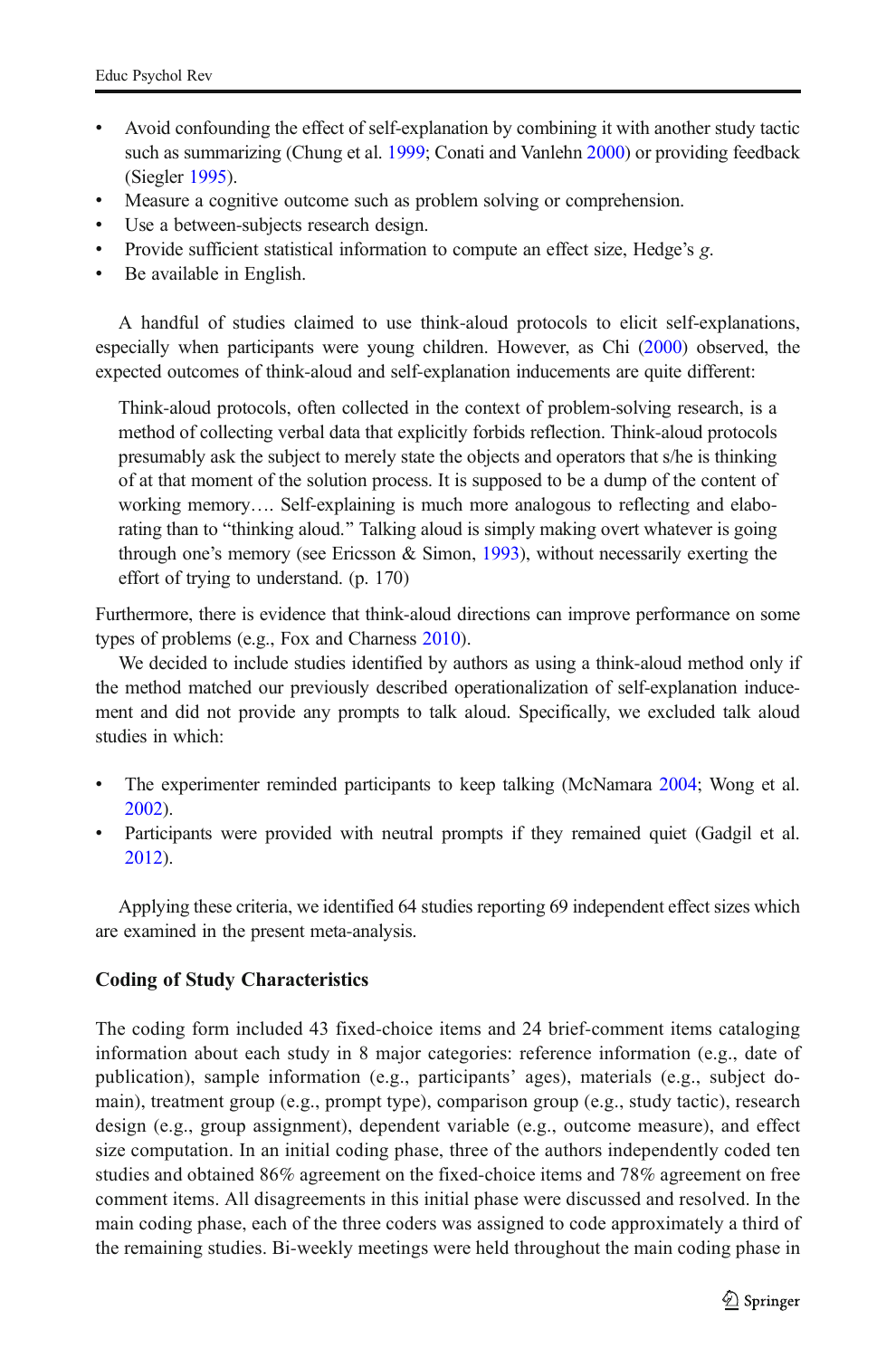which the coders met with the rest of the research team. During these meetings, borderline cases, discrepancies, and unintended exceptions that arose while coding were resolved. As well, an online forum was used to facilitate discussion in weeks where a weekly meeting did not occur. Meetings and the online communications served four purposes: (1) resolving emerging issues, (2) sharpening category definitions, (3) disseminating definitional refinements to all coders, and (4) creating an archive showing how the group arrived at decisions.

After items in the coding form were used to code the studies, we decided several items should be not be analyzed as moderator variables due to a lack of interpretable variance. For example, as a measure of methodological quality, we coded the method of assignment to treatment groups. However, we found 90% of studies randomly assigned individuals to groups by a method supporting high internal reliability (simple random assignment, block randomization, etc.). Almost all the remaining studies failed to report the method of assignment, and only one study reported a quasi-experimental method. Consequently, we decided not to present further analysis of this variable.

### Effect Size Extraction

To avoid inflating the weight attributed to any particular study, it is crucial to ensure coded effect sizes are statistically independent (Lipsey and Wilson [2001](#page-20-0)). To this end, when a study reported more than a single comparison treatment (i.e., treatments in participants were not trained, directed, or prompted to self-explain), the weighted average of all comparison groups was used in calculating the effect size. When repeated measures of an outcome variable were reported, only the last measure was used to calculate the effect size. Lastly, when multiple outcome variables were used to measure learning, we used a combined score calculated using an approach outlined in Borenstein et al. ([2009](#page-18-0), p.27).

Data were analyzed using random effects models as operationalized in the software program Comprehensive Meta-Analysis (CMA) Version 3.3.070 (Borenstein et al. [2005](#page-18-0)). Hedge's g, an unbiased mean effect size, was generated for each contrast. Statistics reported are the number of participants  $(N)$  in each category, the number of studies  $(k)$ , the weighted mean effect size  $(g)$  and its standard error (SE), the 95% confidence interval around the mean, and a test of heterogeneity  $(Q)$  with its associated level of type I error  $(p)$ .

When significant heterogeneity among levels of a moderator was detected, post-hoc tests using the Z test method described by Borenstein et al. [\(2009](#page-18-0), p.167-168) were further conducted to compare the effect size of each level with all others. The critical value was adjusted for the number of comparisons following the Holm-Bonferroni procedure (Holm [1979](#page-20-0)) to maintain  $\alpha = .05$  for each moderator.

### **Results**

#### Overall Effect Size for Self-Explanation

As shown in Table [1](#page-8-0), a random effects analysis of 69 effect sizes (5917 participants) obtained an overall point estimate of  $g = .55$  with a 95% confidence interval ranging from .45 to .65 favoring participants who were prompted or directed to self-explain  $(p < .001)$ . There was statistically detectable heterogeneity,  $Q = 196.63$  ( $p < .001$ ,  $df = 68$ ), a result which warrants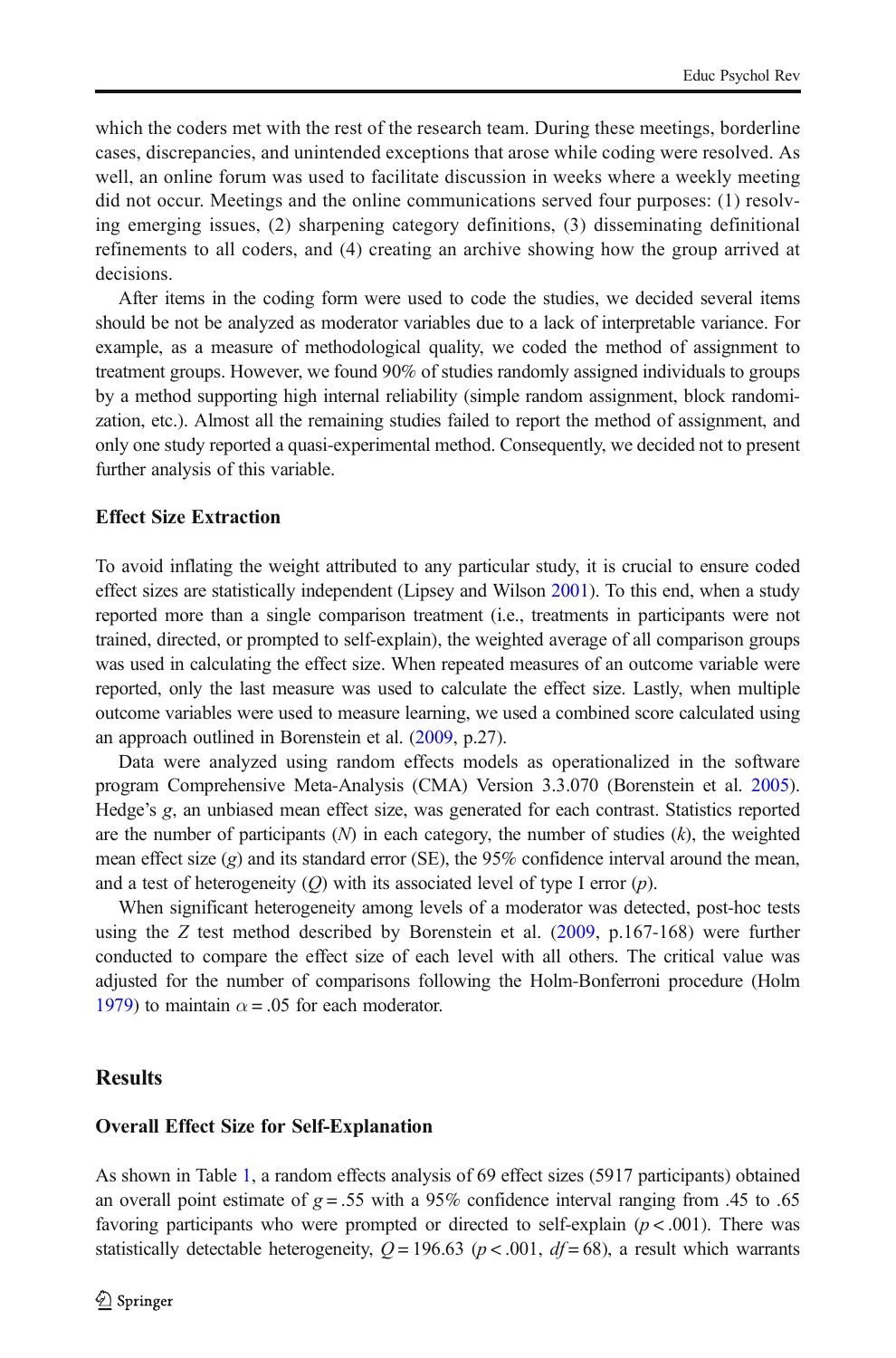|                               | N    | k  | Effect size |      | 95% CI |       | Test of heterogeneity |    |                  |
|-------------------------------|------|----|-------------|------|--------|-------|-----------------------|----|------------------|
|                               |      |    | g           | SE   | Lower  | Upper | OВ                    | dt | $\boldsymbol{p}$ |
| Overall: random-effects model | 5917 | 69 | $.552*$     | .050 | .454   | .650  | 196.630               | 68 | $-.001$          |
| Comparison treatment          |      |    |             |      |        |       | 11.648                | 3  | .009             |
| No additional explanation     | 3141 | 41 | $.673*$     | .078 | .519   | .826  |                       |    |                  |
| Instructional explanation     | 573  | 6  | $.354*$     | .092 | .175   | .533  |                       |    |                  |
| Other strategy/technique      | 516  | 7  | $.304*$     | .091 | .126   | .483  |                       |    |                  |
| Mixed                         | 1687 | 15 | $.462*$     | .083 | .301   | .624  |                       |    |                  |

<span id="page-8-0"></span>Table 1 Overall effect and weighted mean effect sizes for comparison treatments

 $*p < .05$ 

analyzing moderator variables. Factors other than random sampling accounted for 65% of variance in effect sizes  $(l^2 = 65.42)$ .

#### Moderator Analysis

The coverage hypothesis can be evaluated by comparing the effects of self-explanation prompts to instructional explanation. Comparison treatments were coded as (a) no additional explanation if they provided no intervention beyond the primary instructional task, (b) instructional explanation if they provided scripted explanations corresponding to the selfexplanation prompts presented to the self-explanation group, (c) other strategy/technique if they provided some other intervention beyond the primary instructional task, or (d) *mixed* if they provided two or more of the preceding three types of comparison treatments. Results, shown in Table 1, indicate that each type of comparison treatment was associated with a statistically detectable effect size  $(p < .05)$  and there was a statistically detectable difference among them. Post-hoc tests indicated studies that provided no additional explanation to the comparison group had effect sizes significantly greater than those that provided instructional explanation ( $z = 2.696$ ,  $p = .007$ ) and those that provided another strategy or technique ( $z =$  $3.119, p = .002$ ).

Researchers used methods and formats to induce self-explanation that vary in specificity. These ranged from directive prompts, such as multiple-choice questions, to less directive inducements such as open-ended questions or a general instruction to explain. Researchers also attempted to engage learners in different types of cognitive or metacognitive processes. We used four moderators to characterize the self-explanation inducements: inducement timing, content-specificity, inducement format, and type of self-explanation elicited.

The optimal timing of self-explanation inducements is arguable and may depend on each learner's knowledge and self-explanation ability. Although prompts given during a learning activity model when to self-explain and may induce more frequent self-explanation, compared with instruction to self-explain given before the learning activity, prompts may inhibit learner's choices of content for additional processing. The timing of the self-explanation inducement was coded as (a) *concurrent* if prompts or reminders to self-explain were interspersed with the learning material, (b) retrospective if a prompt was provided after participants studied learning materials, and (c) *beginning* if the inducement was training or an instruction to self-explain was given before participants began the learning activity. If a beginning prompt specified the participant was to self-explain after each sentence, paragraph, or problem step and there were no explicit prompts during the learning activity, the inducement was coded as beginning.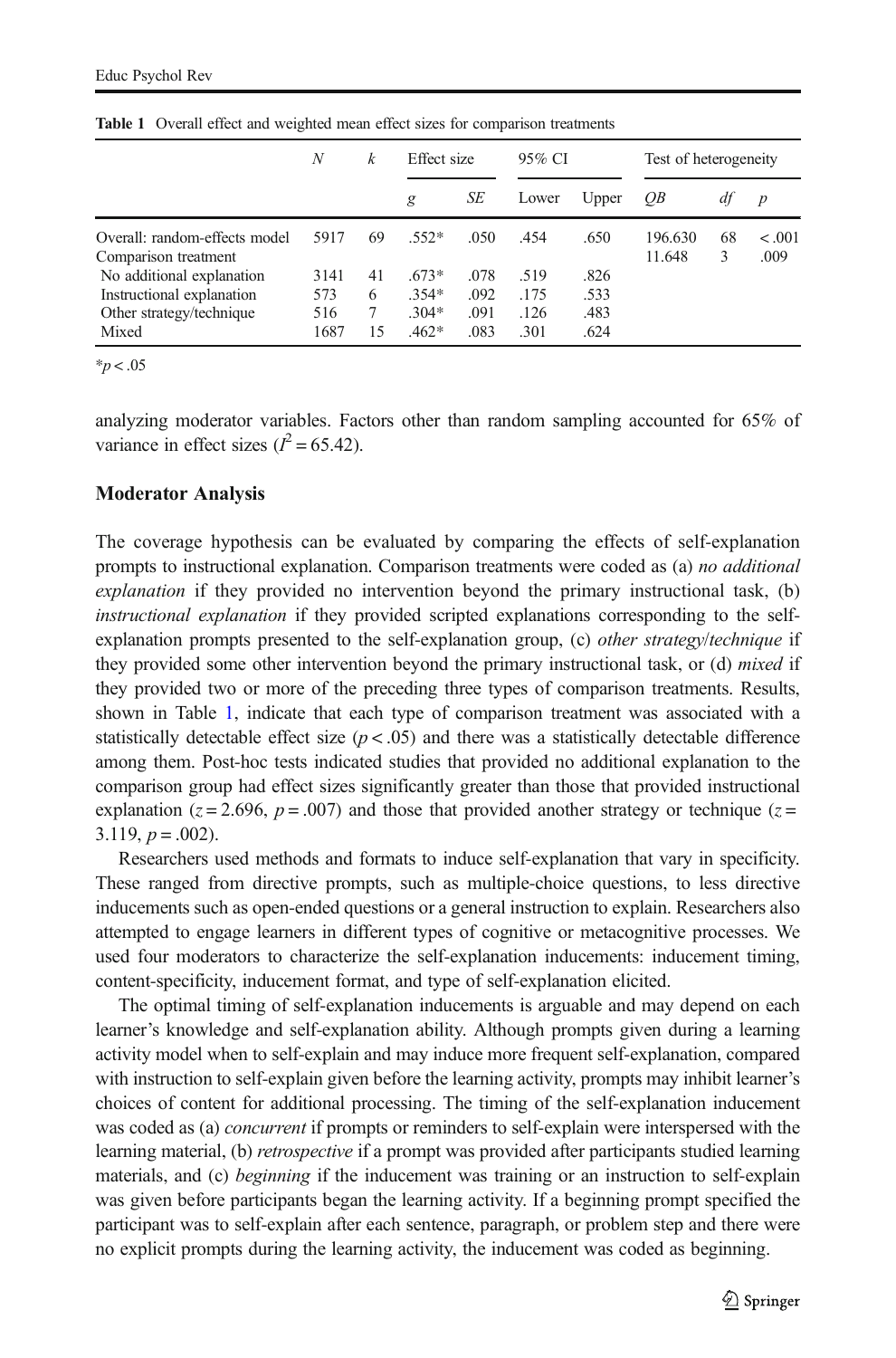The content specificity of inducements was coded as specific to named content (e.g., "please self-explain how the valve works"), general (e.g., "please self-explain the last paragraph"), or *both* if the treatment included both content-specific and content-general inducements.

Inducement format was coded as (a) *interrogative* if a prompt asked the participant a question, (b) *imperative* if a prompt directed the participant to self-explain, (c) *predirected* if the participant was told at the beginning of the activity to self-explain, (d) fill-in-the-blank if the participant was asked to complete a sentence with a self-explanation, (e) *multiple choice* if the participant was to choose a self-explanation from a list of explanations, or  $(f)$  mixed if participants were provided more than one inducement type. Although the overall comparison of inducement types returned  $p = .048$ , post-hoc tests found no significant differences among them.

Lastly, the type of self-explanation elicited by the inducement was coded as (a) justify if the participant was asked to provide reasoning for a choice or decision, (b) conceptualize if the inducement asked the participant to define or elaborate the meaning of a named concept presented in the material (e.g., iron oxide), (c) *explain* if the inducement asked the participant to explain a structural part of the material (e.g., the last paragraph), (d) *mixed* when the inducement elicited more than one type of response, (e) justify for another if the inducement asked the participant to provide reasoning for someone else's choice or decision, (f) metacognitive if the inducement asked the participant to self-explain their planning or performance, (g) *anticipatory* if the prompt asked participants to predict the next step in a problem solution and self-explain why they believed this was the correct next step, and (h) other if the inducement asked participants to provide another type of self-explanation. Table [2](#page-10-0) shows all categories of inducement were associated with a statistically detectable effect except multiplechoice inducements and metacognitive self-explanations. The overall comparison of levels returned  $p < .001$ , and post-hoc tests indicated that the prompts eliciting conceptual selfexplanations ( $z = 3.284$ ,  $p = .001$ ) were more effective than those inducing metacognitive self-explanations. Post-hoc tests also suggested that prompts inducing anticipatory selfexplanations were more effective than those inducing metacognitive self-explanations, but this outcome can be discounted because there was only one study inducing anticipatory selfexplanations and its large effect size could be due to any of its particular characteristics.

The length of time spent utilizing a study strategy and engaging with learning materials may impact learning outcomes. Therefore, in examining the problem of differences in time on task between intervention and comparison groups discussed in the introduction, we found most studies did not report separate mean durations for each group's study activities nor statistically compared durations across groups. For studies that did statistically compare duration, those in which the self-explanation treatment group took detectably longer were coded as *greater for* SE group and those in which there was no detectable difference in time were coded *equal for* both groups. Second, we coded studies according to the overall duration of the learning activity. Possibly, a brief learning phase might produce only transitory effects due to novelty of the intervention, or it might not allow enough time for participants to learn how to respond to inducements (Table [3](#page-10-0)).

To capture intended learning goals, three moderator variables were defined to characterize the learning task and the type of knowledge students were expected to acquire. Researchers have tended to investigate self-explanation in the context of problem solving (including worked examples) or text comprehension. Although these two learning activities are usually treated separately in the wider arena of educational research, and one might anticipate they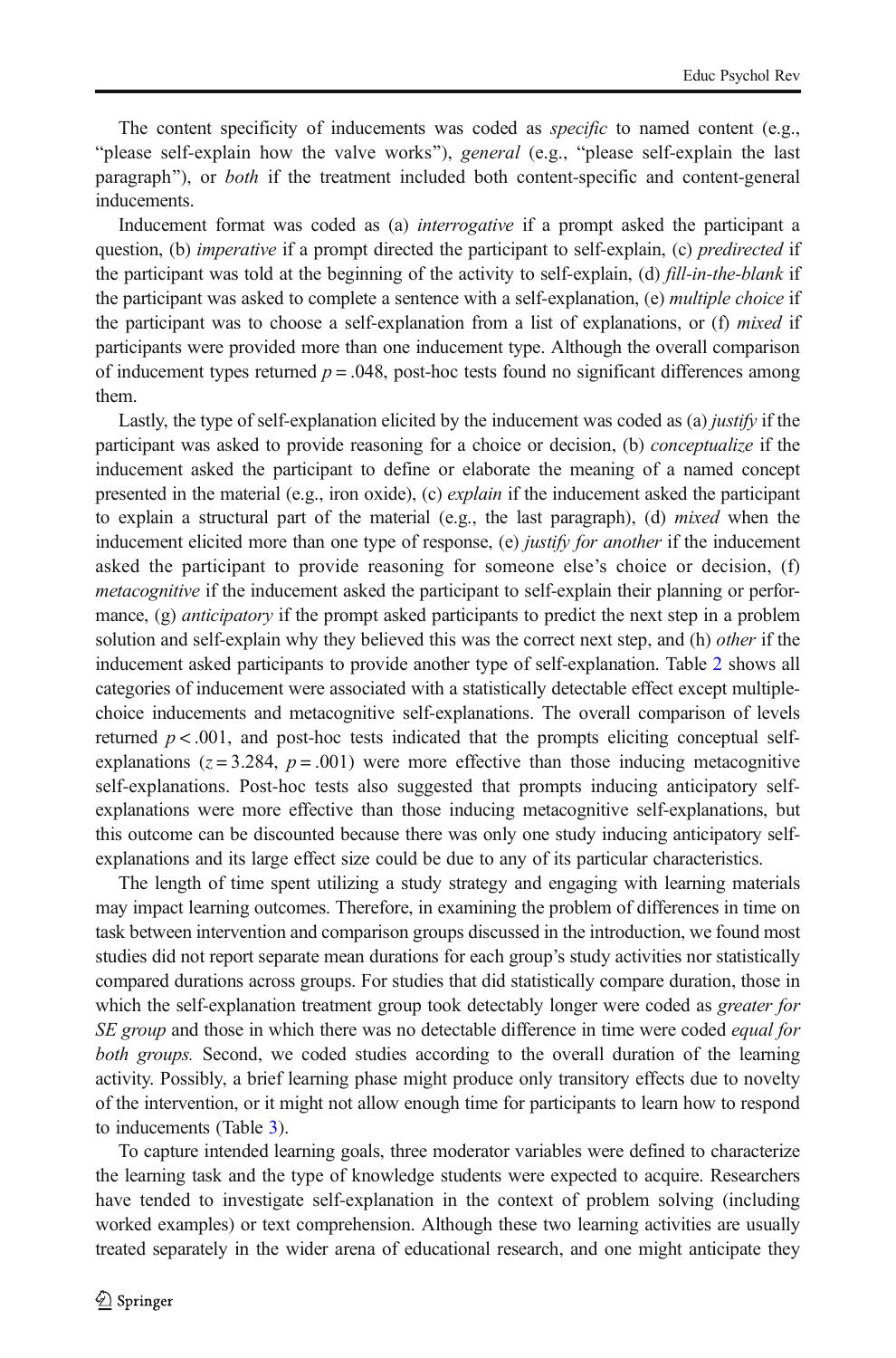|                           | $\boldsymbol{N}$ | $\boldsymbol{k}$ | Effect size |           | 95% CI  |       | Test of Heterogeneity |                |                  |
|---------------------------|------------------|------------------|-------------|-----------|---------|-------|-----------------------|----------------|------------------|
|                           |                  |                  | g           | <b>SE</b> | Lower   | Upper | $\overline{OB}$       | df             | $\boldsymbol{p}$ |
| Inducement timing         |                  |                  |             |           |         |       | 2.685                 | $\overline{2}$ | .261             |
| Concurrent                | 5187             | 57               | $.521*$     | .054      | .415    | .627  |                       |                |                  |
| Retrospective             | 533              | 8                | $.571*$     | .089      | .397    | .746  |                       |                |                  |
| Beginning                 | 197              | 4                | $1.241*$    | .449      | .361    | 2.121 |                       |                |                  |
| Content specificity       |                  |                  |             |           |         |       | 1.836                 | $\overline{2}$ | .399             |
| Specific                  | 4164             | 41               | $.510*$     | .058      | .396    | .625  |                       |                |                  |
| General                   | 1419             | 22               | .678*       | .110      | .461    | .894  |                       |                |                  |
| Both                      | 334              | 6                | $.511*$     | .183      | .152    | .869  |                       |                |                  |
| Inducement format         |                  |                  |             |           |         |       | 12.693                | 6              | .048             |
| Interrogative             | 3177             | 36               | .559*       | .070      | .422    | .696  |                       |                |                  |
| Imperative                | 720              | 12               | $.395*$     | .118      | .163    | .627  |                       |                |                  |
| Predirected               | 441              | 8                | $.700*$     | .104      | .495    | .905  |                       |                |                  |
| Fill-in-the-blank         | 279              | $\mathfrak{2}$   | $.895*$     | .145      | .612    | 1.179 |                       |                |                  |
| Multiple choice           | 204              | $\overline{2}$   | .242        | .250      | $-.247$ | .731  |                       |                |                  |
| Mixed                     | 1043             | 8                | .579*       | .148      | .290    | .869  |                       |                |                  |
| Not reported              | 53               | 1                | $1.031*$    | .292      | .458    | 1.604 |                       |                |                  |
| Self-explanation elicited |                  |                  |             |           |         |       |                       |                |                  |
| Justify                   | 1700             | 20               | $.416*$     | .079      | .261    | .570  | 27.019                | 7              | < 0.001          |
| Conceptualize             | 1678             | 13               | .873*       | .158      | .563    | 1.183 |                       |                |                  |
| Explain                   | 628              | 12               | $.678*$     | .111      | .461    | .896  |                       |                |                  |
| Mixed                     | 677              | 8                | $.703*$     | .130      | .449    | .957  |                       |                |                  |
| Justify for another       | 530              | 8                | $.426*$     | .103      | .224    | .628  |                       |                |                  |
| Metacognitive             | 241              | 3                | .192        | .135      | $-.073$ | .456  |                       |                |                  |
| Anticipatory              | 62               | 1                | 1.372*      | .328      | .730    | 2.015 |                       |                |                  |
| Other                     | 401              | 4                | $.322*$     | .114      | .099    | 0.545 |                       |                |                  |

<span id="page-10-0"></span>Table 2 Weighted mean effect sizes for self-explanation inducements

 $*_{p < .05}$ 

would interact differently with self-explanation inducements, self-explanation theory deals with and thereby emphasizes their common elements. For example, both learning activities call for cognitive strategies that require metacognitive monitoring, a process which may detect gaps in understanding and productively trigger self-explanation. To determine if outcomes

Table 3 Weighted mean effect sizes for learning task duration

|                                   |                  |    |         | Effect size |         | 95% CI |       | Test of heterogeneity |                  |  |
|-----------------------------------|------------------|----|---------|-------------|---------|--------|-------|-----------------------|------------------|--|
|                                   | $\boldsymbol{N}$ | k  | g       | SE          | Lower   | Upper  | OВ    | df                    | $\boldsymbol{p}$ |  |
| Duration differences among groups |                  |    |         |             |         |        | 4.062 | 3                     | .255             |  |
| Not reported                      | 4230             | 47 | $.510*$ | .058        | .396    | .624   |       |                       |                  |  |
| Greater for SE group              | 1336             | 16 | $.722*$ | .120        | .487    | .957   |       |                       |                  |  |
| Equal for all groups              | 291              | 5  | $.411*$ | .124        | .169    | .653   |       |                       |                  |  |
| Greater for non-SE group          | 60               | 1  | $.352*$ | .260        | $-.158$ | .862   |       |                       |                  |  |
| Duration for all groups           |                  |    |         |             |         |        | 4.309 | $\overline{4}$        | .366             |  |
| $<$ 30 min                        | 1842             | 17 | $.709*$ | .107        | .500    | .919   |       |                       |                  |  |
| $30 - 60$ min                     | 880              | 13 | $.601*$ | .075        | .455    | .747   |       |                       |                  |  |
| $1 - 2h$                          | 341              | 6  | $.444*$ | .143        | .164    | .724   |       |                       |                  |  |
| >2 h                              | 436              | 6  | $.462*$ | .150        | .168    | .756   |       |                       |                  |  |
| Not reported                      | 2418             | 27 | $.475*$ | .086        | .308    | .643   |       |                       |                  |  |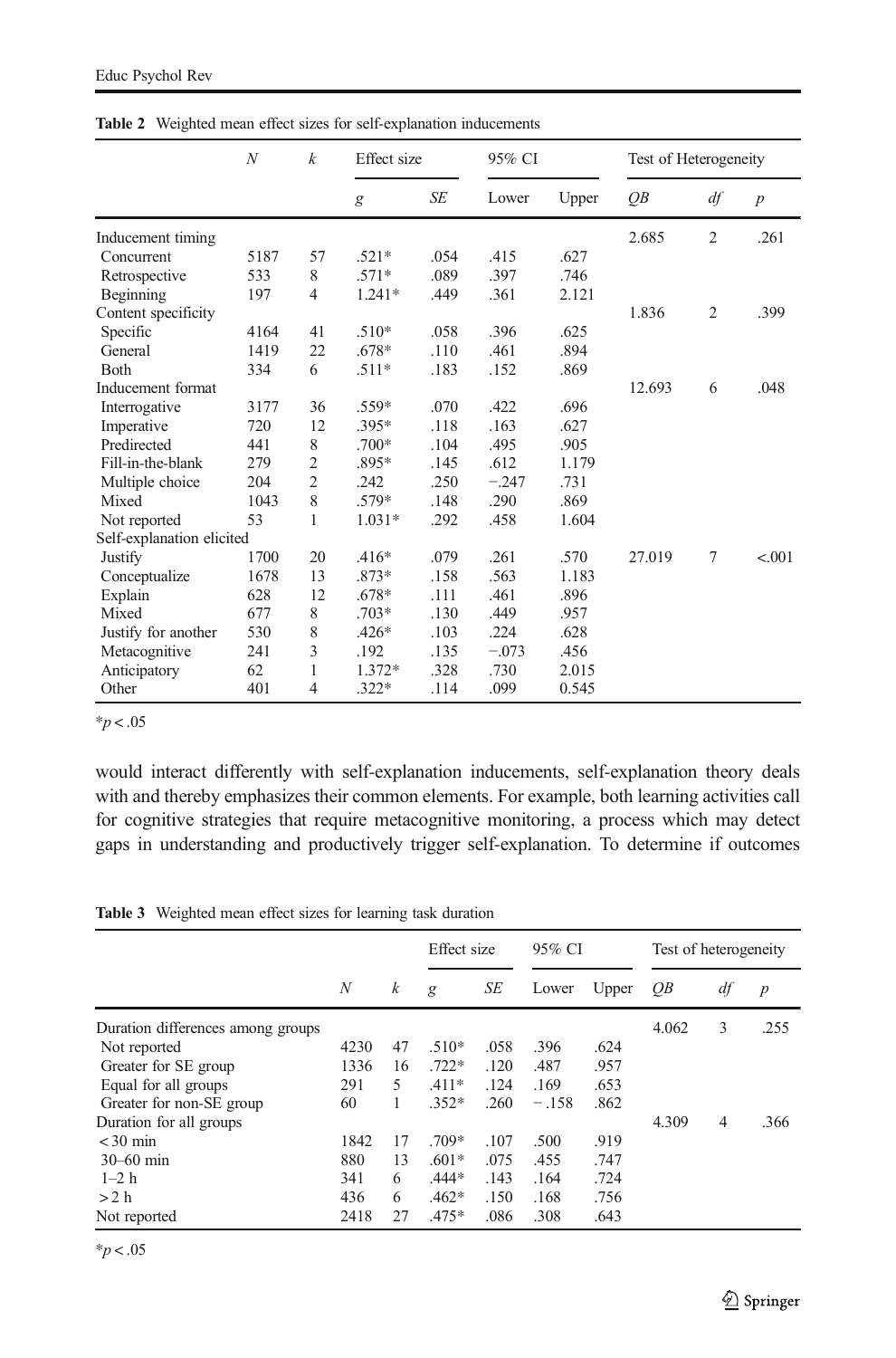<span id="page-11-0"></span>were affected by type of learning task, the task common to all treatment groups was considered the primary learning activity and was coded as solve problem, study text, study worked example, study case, study simulation, or other. Learning activities that combined two or more of these types were coded as mixed. As shown in Table 4, each type of primary learning activity was associated with a statistically detectable mean effect size except studying simulation, for which there were only two studies. There was no statistically detectable difference among the different types of primary learning activity.

The knowledge type was coded as *conceptual, procedural,* or *both*. Often students study texts to develop conceptual knowledge, and they solve problems to develop a combination of conceptual and procedural knowledge. However, the type of learning task assigned does not reliably indicate the type of knowledge students are intended to acquire. One can productively study a text about how to execute a skill, and problem solving can be undertaken solely for conceptual insights it affords. Learning materials were coded according to their subject area (e.g., mathematics, social sciences). Associations between inducement to self-explain and learning outcome were statistically detected for each knowledge type and subject. No differences were statistically detected among the levels of each variable.

Features of the learning environment have potential to moderate effects of self-explanation inducement. Prompts may offer greater benefit in learning environments lacking interactive and adaptive features and, aside from the prompts, present only text to be studied or problems to be solved. More adaptive environments such as intelligent tutoring systems (Ma et al. [2014\)](#page-21-0) are designed to detect gaps in individual learner's knowledge and provide remediating instruction or feedback, possibly obtaining outcomes similar to self-explanation via a different route. On the other hand, self-explanation prompts delivered by a visual pedagogical agent may have amplified effects due to greater salience or inducing greater compliance than prompts embedded in a studied text or problem. As shown in Table [5](#page-12-0), learning environments

|                       | $\boldsymbol{N}$ | $\boldsymbol{k}$ | Effect size |      | 95% CI  |       | Test of heterogeneity |                |                  |
|-----------------------|------------------|------------------|-------------|------|---------|-------|-----------------------|----------------|------------------|
|                       |                  |                  | g           | SE   | Lower   | Upper | QB                    | df             | $\boldsymbol{p}$ |
| Task type             |                  |                  |             |      |         |       | 10.147                | 6              | .119             |
| Solve problems        | 1415             | 20               | $.476*$     | .094 | .292    | .660  |                       |                |                  |
| Study text            | 772              | 14               | .787*       | .154 | .485    | 1.089 |                       |                |                  |
| Study worked examples | 649              | 8                | $.362*$     | .129 | .109    | .615  |                       |                |                  |
| Study cases           | 324              | $\overline{4}$   | $.432*$     | .152 | .134    | .730  |                       |                |                  |
| Study simulation      | 122              | 2                | $.241*$     | .199 | $-.149$ | .630  |                       |                |                  |
| Other                 | 1678             | 13               | $.552*$     | .088 | .381    | .724  |                       |                |                  |
| Mixed                 | 957              | 8                | $.773*$     | .147 | .486    | 1.061 |                       |                |                  |
| Knowledge type        |                  |                  |             |      |         |       | .861                  | $\overline{2}$ | .650             |
| Conceptual            | 2540             | 33               | .598*       | .075 | .451    | .745  |                       |                |                  |
| Procedural            | 204              | 3                | .468*       | .167 | .142    | .795  |                       |                |                  |
| <b>B</b> oth          | 3173             | 33               | $.516*$     | .072 | .374    | .658  |                       |                |                  |
| Subject               |                  |                  |             |      |         |       | 3.855                 | 5              | .571             |
| Science               | 1582             | 25               | $.565*$     | .070 | .429    | .701  |                       |                |                  |
| Math                  | 1808             | 16               | $.441*$     | .097 | .251    | .632  |                       |                |                  |
| Social sciences       | 413              | 6                | $.555*$     | .191 | .180    | .929  |                       |                |                  |
| Computer science      | 818              | 9                | $.761*$     | .180 | .407    | 1.114 |                       |                |                  |
| Mixed                 | 93               | 1                | $.313*$     | .221 | $-.121$ | .746  |                       |                |                  |
| Other                 | 1203             | 12               | $.591*$     | .139 | .319    | .863  |                       |                |                  |

Table 4 Weighted mean effect sizes for learning task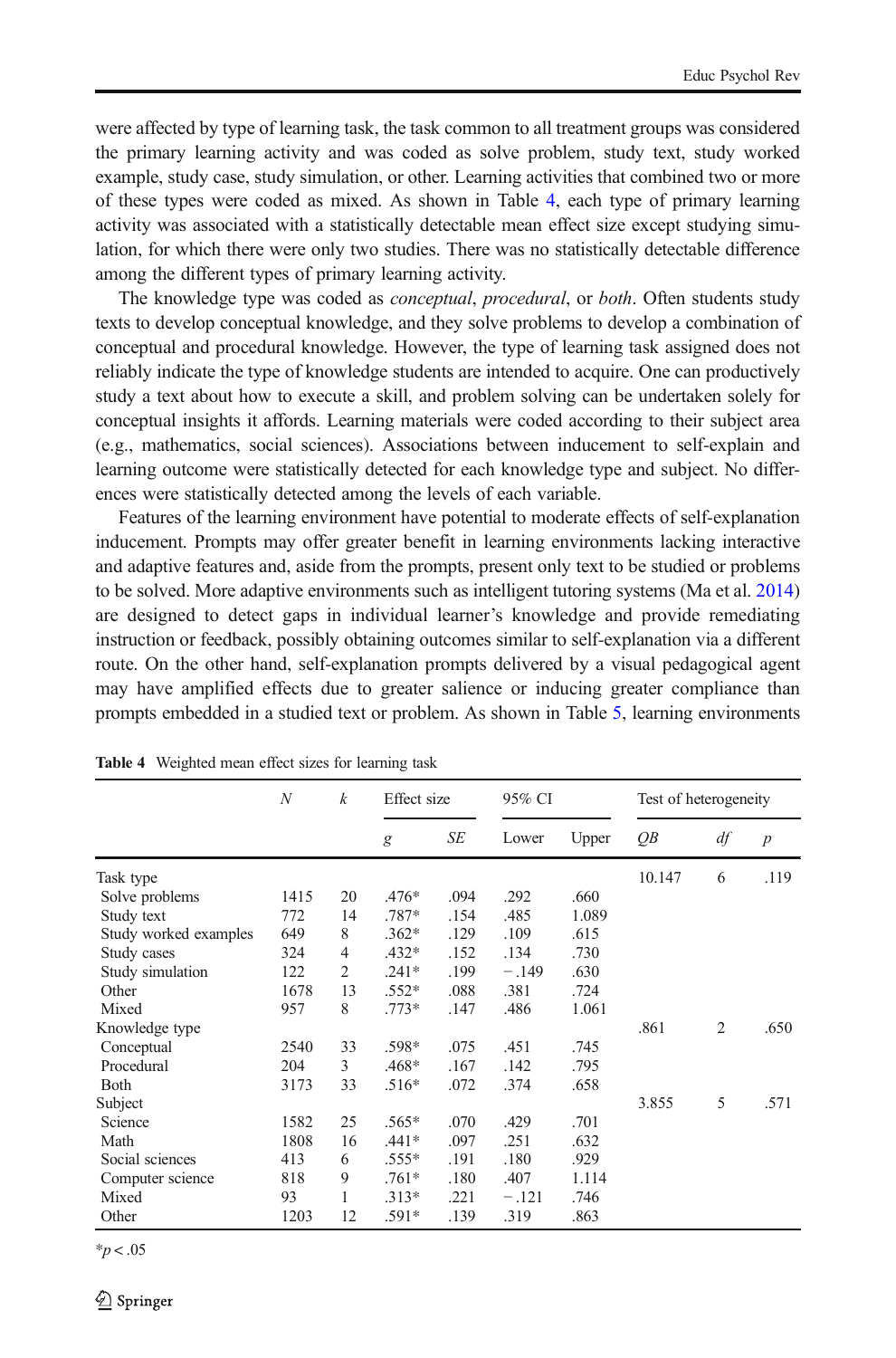|                          | $\mathcal N$ | $\boldsymbol{k}$ | Effect size |      | 95% CI  |       | Test of heterogeneity |                |                  |
|--------------------------|--------------|------------------|-------------|------|---------|-------|-----------------------|----------------|------------------|
|                          |              |                  | g           | SE   | Lower   | Upper | QB                    | df             | $\boldsymbol{p}$ |
| Media type               |              |                  |             |      |         |       | 2.677                 | 4              | .613             |
| Digital                  | 4255         | 42               | $.550*$     | .062 | .428    | .672  |                       |                |                  |
| Print                    | 1223         | 21               | $.550*$     | .105 | .344    | .755  |                       |                |                  |
| Video                    | 60           | 1                | $.833*$     | .284 | .276    | 1.390 |                       |                |                  |
| Other                    | 335          | 4                | $.630*$     | .129 | .378    | .883  |                       |                |                  |
| Not reported             | 44           | 1                | .246        | .263 | $-.270$ | .762  |                       |                |                  |
| Interactivity            |              |                  |             |      |         |       | 2.269                 | 3              | .519             |
| <b>CBI</b>               | 1130         | 7                | .587*       | .155 | .282    | .891  |                       |                |                  |
| <b>ITS</b>               | 692          | 7                | .483*       | .190 | .110    | .857  |                       |                |                  |
| Simulation               | 301          | 5                | $.379*$     | .122 | .139    | .618  |                       |                |                  |
| None                     | 3794         | 50               | $.575*$     | .060 | .458    | .693  |                       |                |                  |
| Diagram in materials     |              |                  |             |      |         |       | .385                  | $\overline{2}$ | .825             |
| Yes                      | 1435         | 23               | .588*       | .102 | .387    | .788  |                       |                |                  |
| N <sub>0</sub>           | 4297         | 43               | $.532*$     | .059 | .416    | .648  |                       |                |                  |
| Not reported             | 185          | 3                | $.661*$     | .283 | .107    | 1.215 |                       |                |                  |
| Visual pedagogical agent |              |                  |             |      |         |       | 11.307                | $\overline{2}$ | .004             |
| Yes                      | 199          | 3                | .641        | .336 | $-.018$ | 1.300 |                       |                |                  |
| N <sub>0</sub>           | 5613         | 65               | $.533*$     | .050 | .435    | .630  |                       |                |                  |
| Not reported             | 105          | 1                | 1.275*      | .215 | .853    | 1.697 |                       |                |                  |

<span id="page-12-0"></span>Table 5 Weighted mean effect sizes for learning environment characteristics

 $*p < .05$ 

were coded and analyzed for four moderator variables: media type, interactivity, diagrams in materials, and visual pedagogical agent. The medium of the learning materials was coded as (a) *digital* when materials were presented on a computer, (b) *print* if materials were printed on paper, (c) video when the participants were asked to learn from a video, (d) other when the learning materials could not be placed in the previously stated categories. The type of interactivity was coded as computer-based instruction (CBI), intelligent tutoring system (ITS), simulation, or none. Learning materials were coded for whether or not diagrams were included. Providing diagrams in learning materials suggests visuospatial processing was a component of the intended learning goal. Associations between inducement to self-explain and learning outcome were statistically detected regardless of media type, interactivity, and whether diagrams were present or not. No differences were statistically detected between the levels of each variable.

A visual pedagogical agent was defined as a simulated person that communicated to participants and was represented by a static or animated face. Although the overall comparison among levels of the pedagogical agent moderator returned  $p = .004$ , post-hoc tests found only that a single study with non-reported pedagogical agent status outperformed studies that did not use a pedagogical agent to present self-explanation prompts—a difference that affords little meaningful interpretation.

Guided by the theory of self-explanation as explained in the introduction, we hypothesized that self-explanation would have a small beneficial effect on measures assessing comprehension and recall, and a larger beneficial effect on measures assessing transfer and inference. As shown in Table [6](#page-13-0), the learning outcome was coded as comprehension, inference, recall, problem solving, transfer, mixed (if several outcomes were tested), or other depending on how it was described by the researchers. For example, the learning outcome in Ainsworth and Burcham ([2007](#page-18-0)) was coded as inference because they described posttest questions as requiring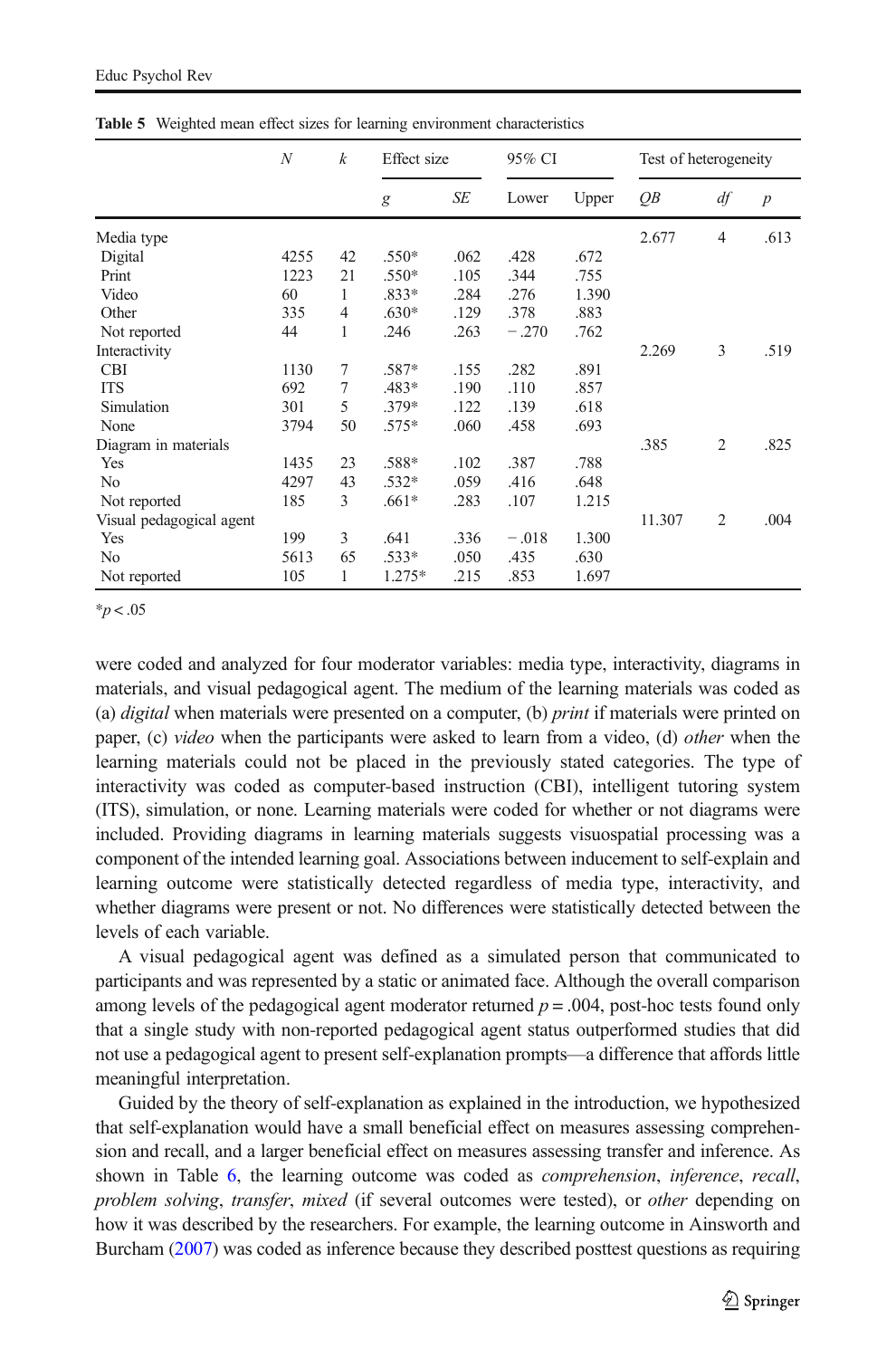|                             | N    | k              | Effect size |      | 95% CI  |       | Test of heterogeneity |    |                  |
|-----------------------------|------|----------------|-------------|------|---------|-------|-----------------------|----|------------------|
|                             |      |                | g           | SE   | Lower   | Upper | QВ                    | df | $\boldsymbol{p}$ |
| Learning outcome            |      |                |             |      |         |       | 6.072                 | 6  | .415             |
| Comprehension               | 187  | 3              | .282        | .151 | $-.014$ | .579  |                       |    |                  |
| Inference                   | 78   | 2              | 1.794*      | .854 | .120    | 3.469 |                       |    |                  |
| Recall                      | 398  | 6              | .498*       | .123 | .256    | .740  |                       |    |                  |
| Problem solving             | 1077 | 14             | $.445*$     | .111 | .227    | .664  |                       |    |                  |
| Transfer                    | 1169 | 17             | $.534*$     | .094 | .350    | .718  |                       |    |                  |
| Mixed                       | 999  | 15             | .597*       | .113 | .377    | .818  |                       |    |                  |
| Other                       | 2009 | 12             | .596*       | .118 | .365    | .827  |                       |    |                  |
| Test format                 |      |                |             |      |         |       | 5.156                 | 6  | .524             |
| Essay questions             | 176  | 3              | .624        | .413 | $-.185$ | 1.433 |                       |    |                  |
| Fill-in-the-blank questions | 55   | 1              | $.624*$     | .293 | .048    | 1.199 |                       |    |                  |
| Multiple-choice questions   | 579  | 7              | $.410*$     | .092 | .229    | .591  |                       |    |                  |
| Problem questions           | 949  | 10             | .547*       | .127 | .297    | .796  |                       |    |                  |
| Short-answer questions      | 1217 | 19             | $.671*$     | .122 | .432    | .910  |                       |    |                  |
| Mixed                       | 1641 | 16             | $.436*$     | .100 | .240    | .632  |                       |    |                  |
| Other                       | 1300 | 13             | $.650*$     | .113 | .427    | .872  |                       |    |                  |
| Diagram in test             |      |                |             |      |         |       | .941                  | 2  | .625             |
| Yes                         | 1178 | 18             | $.657*$     | .128 | .405    | .908  |                       |    |                  |
| No                          | 4613 | 49             | $.522*$     | .054 | .417    | .628  |                       |    |                  |
| Not reported                | 126  | $\overline{2}$ | .512        | .376 | $-.225$ | 1.249 |                       |    |                  |

<span id="page-13-0"></span>Table 6 Weighted mean effect sizes for learning outcome assessment

 $*p < .05$ 

"generation of new knowledge by inferring information from the text" (p. 292). The studies coded as assessing problem solving dealt with problems ranging from diagnosing medical cases to geometry problems. While not coded as transfer, these could be regarded as assessing problem solving transfer because they posed posttest problems that differed to some degree from problems solved or studied in the learning phase. The effect sizes for all types of learning outcomes, except comprehension, were statistically significant and no differences between them were detected.

Also shown in Table 6, learning assessments were coded according to test format and whether the test asked participants to complete or label a diagram. Test format was coded as essay questions, fill-in-the-blank questions, multiple choice questions, problem questions, short-answer questions, mixed, and other. The effect sizes for tests with or without diagrams and all test formats except essay questions were statistically significant. No differences among the categories of each moderator were statistically detected.

Because participants' ages (in years) were not reliably reported, we assessed whether the effect of self-explanation inducements varied with level of schooling. As shown in Table [7](#page-14-0), statistically detectable effects were found at all levels of schooling. No difference was detected among levels.

Social science research has been criticized for using data gathered only in Western societies to make claims about human psychology and behavior (Henrich et al. [2010](#page-20-0)). We were curious about the extent to which the research we reviewed was subject to similar sampling biases. We coded the region in which the research took place as North America, Europe, East Asia, and Australia/New Zealand. As shown in Table [7,](#page-14-0) most of the studies were conducted in North America, and most of the remainder was conducted in Europe. A comparison among regions returned  $p = .011$ . Post-hoc tests indicated that studies conducted in East Asia had effect sizes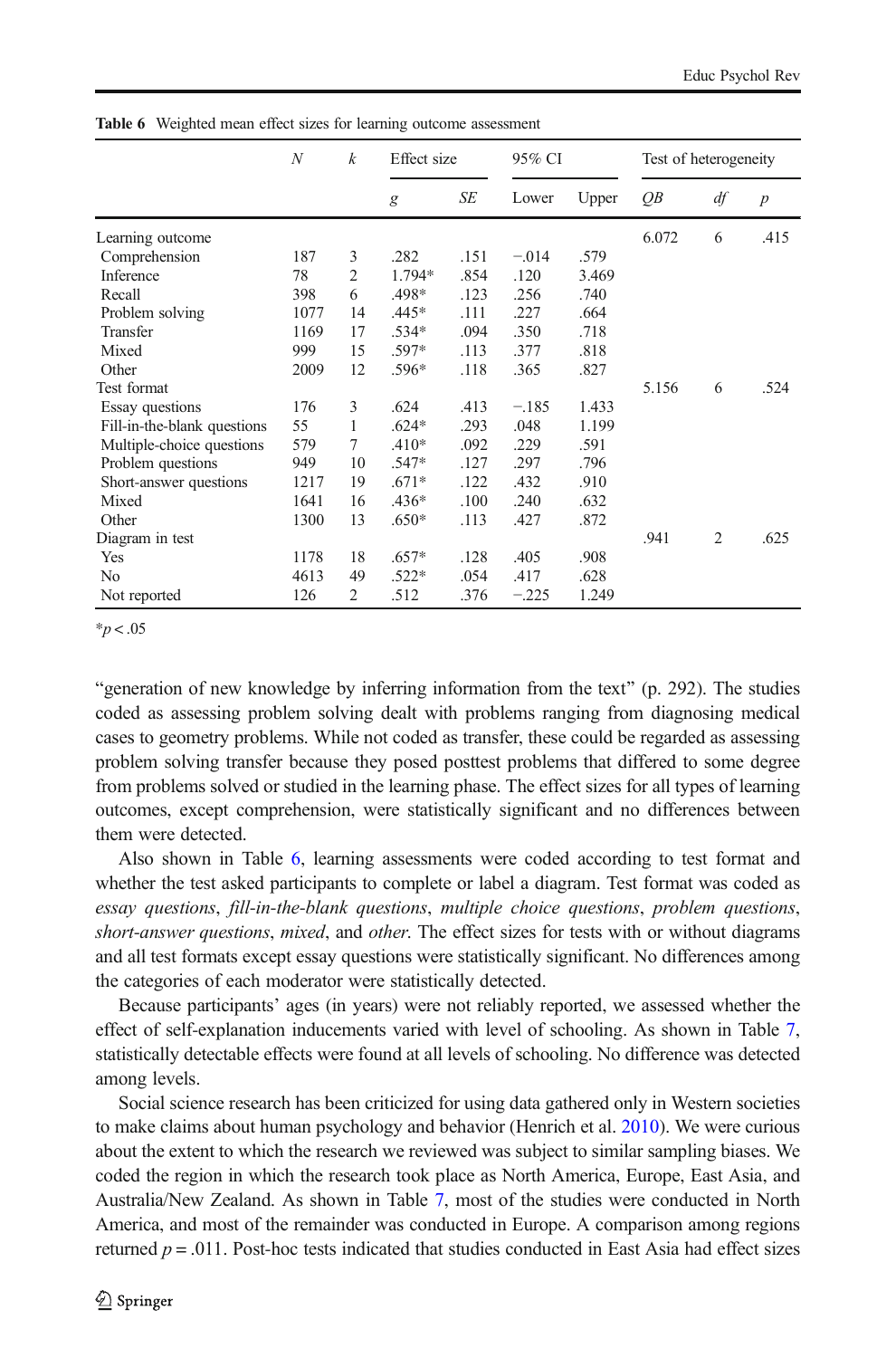|                        | N    | $\boldsymbol{k}$ | Effect size |      | 95% CI  |       | Test of heterogeneity |    |                  |
|------------------------|------|------------------|-------------|------|---------|-------|-----------------------|----|------------------|
|                        |      |                  | g           | SE   | Lower   | Upper | QB                    | df | $\boldsymbol{p}$ |
| <b>Education</b> level |      |                  |             |      |         |       | 3.051                 | 3  | .384             |
| Elementary             | 849  | 10               | $.483*$     | .104 | .279    | .687  |                       |    |                  |
| High school            | 1415 | 13               | $.426*$     | .091 | .247    | .606  |                       |    |                  |
| Undergraduate          | 3349 | 42               | $.611*$     | .071 | .472    | .751  |                       |    |                  |
| Professional program   | 304  | 4                | .680*       | .291 | .110    | 1.250 |                       |    |                  |
| Region                 |      |                  |             |      |         |       | 13.135                | 4  | .011             |
| North America          | 3456 | 42               | $.525*$     | .064 | .399    | .650  |                       |    |                  |
| Europe                 | 1791 | 18               | $.481*$     | .071 | .342    | .620  |                       |    |                  |
| East Asia              | 456  | 6                | 1.191*      | .204 | .792    | 1.591 |                       |    |                  |
| Australia/New Zealand  | 121  | $\overline{c}$   | .453        | .490 | $-.508$ | 1.414 |                       |    |                  |
| Mixed                  | 93   |                  | .212        | .219 | $-.217$ | .641  |                       |    |                  |

<span id="page-14-0"></span>Table 7 Weighted mean effect sizes for grade level and region

 $*_{p}$  < .05

significantly greater than those conducted in North America ( $z = 3.105$ ,  $p = .002$ ), Europe ( $z =$ 3.275,  $p = .001$ ), and mixed ( $z = 3.263$ ,  $p = .001$ ).

Finally, we coded a treatment fidelity variable that indicated whether researchers ensured the group induced to self-explain actually engaged in self-explanation. Studies were coded as (a) Yes, analyzed if the researchers recorded or examined the self-explanations and verified that participants self-explained, (b) No if participants' responses were not verified as legitimate self-explanations, (c) Yes, followed-up if the participant was prompted again when the initial self-explanation was insufficient, and (d) *not reported* if it could not be determined whether the provided self-explanations were verified. As shown in Table 8, all four categories of effect sizes were statistically detectable and no differences among them were detected.

### Publication Bias

Two statistical tests were computed with comprehensive meta-analysis to further examine the potential for publication bias. First, a classic fail-safe  $N$  test was computed to determine the number of null effect studies needed to raise the  $p$  value associated with the average effect above an arbitrary level of type I error (set at  $\alpha$  = .05). This test revealed that 6028 additional studies would be required to fail to confirm the overall effect found in this meta-analysis. This large failsafe N implies our results are robust to publication bias when judged relative to a threshold for interpreting fail-safe N as  $\geq 5$  k + 10 (Rosenthal [1995\)](#page-21-0), where k is the number of studies included

|                    | N    | k  | Effect size |      | 95% CI |       | Test of heterogeneity |    |      |
|--------------------|------|----|-------------|------|--------|-------|-----------------------|----|------|
|                    |      |    | g           | SE   | Lower  | Upper | OВ                    | df | p    |
| Treatment fidelity |      |    |             |      |        |       | 4.735                 | 3  | .192 |
| Yes, analyzed      | 2014 | 31 | $.613*$     | .085 | .447   | .779  |                       |    |      |
| No.                | 2868 | 21 | $.409*$     | .076 | .259   | .558  |                       |    |      |
| Yes, followed-up   | 682  | 11 | .587*       | .089 | .411   | .762  |                       |    |      |
| Not reported       | 353  | 6  | $.732*$     | .221 | .299   | 1.165 |                       |    |      |

Table 8 Weighted mean effect sizes for methodology

 $*p < .05$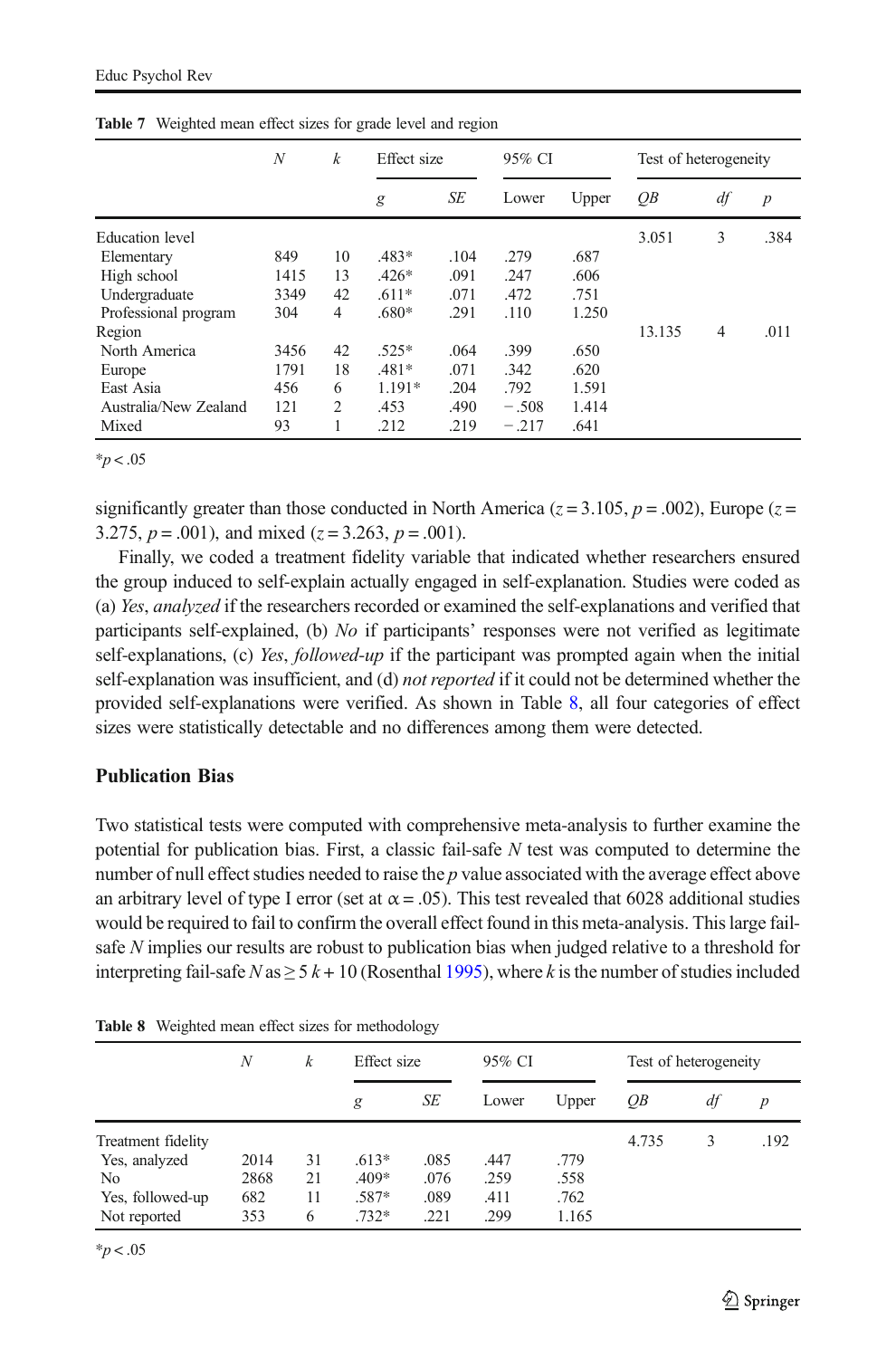in the meta-analysis. Orwin's fail-safe N, a more stringent publication bias test, revealed 274 missing null studies would be required to bring the mean effect size found in this meta-analysis to under 0.1 (Orwin [1983\)](#page-21-0). Although there is potential for publication bias in this meta-analysis, results of both tests suggest it does not pose a plausible threat to our findings.

# **Discussion**

In a review of over 800 meta-analyses relating to educational achievement, Hattie [\(2009\)](#page-20-0) identified some of the most efficacious instructional interventions as reciprocal teaching  $(d = .74)$ , feedback  $(d = .73)$ , and spaced learning  $(d = .71)$ . Our results indicate inducement to self-explain, with a mean weighted effect size of  $g = 0.55$ , offers benefits similar in magnitude to interventions such as mastery learning  $(d = .50)$  and peer tutoring  $(d = .55)$ . In almost all the categories we examined, inducements to self-explain were associated with statistically detectable benefits. The only exceptions were categories represented by a small number of studies. Only three moderator variables showed statistically detectable differences that have implications for theory or practice: (a) comparison treatments, (b) type of self-explanation elicited, and (c) region.

# Self-Explanation Outperforms Instructional Explanation

Contrary to the coverage hypothesis (Hausmann and VanLehn [2010](#page-20-0)), which describes the effects of self-explanation as adding information that instead might be supplied by an instructor or instructional system, our results showed a statistically detectable advantage  $(g = .35)$  of self-explanation over instructional explanations. We attribute this result to cognitive processes learners use when generating an explanation and/or the idiosyncratic match to prior knowledge of the new knowledge generated by self-explaining. By retrieving relevant previously learned information from memory and elaborating it with relevant features in the new information, we hypothesize that meaningful associations are formed; constructing the explanation engages fundamental cognitive processes involved in understanding the explanation, recalling it later, and using it to form further inferences. At the same time, since selfexplanation compared to no additional explanation yielded a detectably larger effect size  $(g = .67)$ , a substantial portion of the benefit reported for self-explanation appears to be alternately available from instructor-provided explanations. Considering the difficulties learners often have in generating complete and correct self-explanations, Renkl [\(2002\)](#page-21-0) proposed that optimal outcomes might be attained by first prompting learners to self-explain and then providing an instructional explanation upon request. However, Schworm and Renkl ([2006](#page-21-0)) reported that participants who received only self-explanation prompts outperformed participants who received self-explanation prompts plus supplementary instructional explanations on demand. Schworm and Renkl argued making a relevant instructional explanation available undermines learners' incentive to self-explain effortfully, thus depriving them of cognitive benefits they would otherwise receive.

# How Self-Explanation Is Elicited

Our introduction discussed how the cue strength associated with different prompt formats might affect learning outcomes. In the meta-analysis, multiple-choice prompts were associated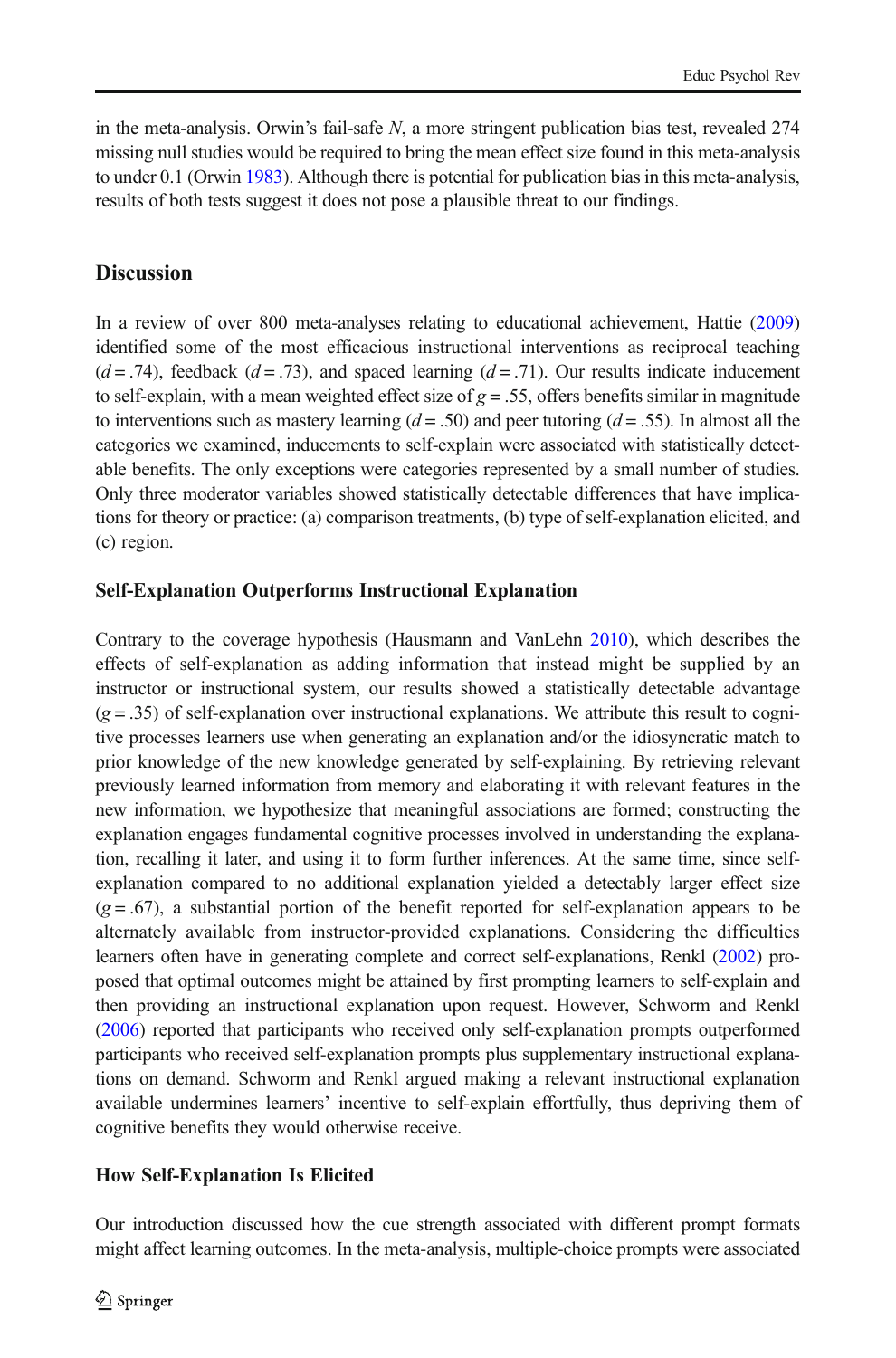with an effect size ( $g = .24$  $g = .24$  $g = .24$ ) not statistically different from zero (Table 2). Although the small number of studies using multiple-choice prompts  $(k=2)$  warrants caution, it may be that the greater cue strength of multiple-choice prompts undermines self-explanation effects. To address the question of optimal cue strength more thoroughly, we recommend that further research directly compare the effects of multiple-choice prompts, fill-in-the-blank prompts, and open-ended prompts. Optimal cue strength likely depends on each student's ability to selfexplain the concepts or procedures they are learning. When first introduced to a topic, students may benefit more from strongly cued self-explanation prompts, and as their knowledge increases they may benefit more from less strongly cued prompts.

We found all types of elicited self-explanations yielded a detectable effect size except metacognitive prompts (Table [2\)](#page-10-0). A metacognitive prompt engages the learner in a selfexplanation of planning or performance, and therefore we speculate that learners might not address content in these explanations. That is, content measured by the learning outcome may not be involved in responding to a metacognitive prompt. If so, it is not surprising learning outcomes are variable. Future research might explore different kinds of effects resulting from metacognitive prompts, e.g., increased planning when presented additional problems to solve.

Anticipatory self-explanations  $(g = 1.37)$  had substantially better learning outcomes than those in which participants justified their own decisions  $(g = .42)$  or the decisions of another  $(g = .43)$ . Since only one study induced anticipatory self-explanations, the large effect size could be due to any of its particular characteristics. We suggest future research should investigate the efficacy of anticipatory self-explanations.

Findings of our meta-analysis regarding timing, content specificity, and format of inducement (Table [2\)](#page-10-0) as well as the nature of the self-explanation elicited (Table [2](#page-10-0)) show variation in these factors rarely matters when learners self-explain. The same was the case for variations of the learning task (Table [4\)](#page-11-0) and the learning environment (Table [5](#page-12-0)). As well, variation in learning outcome and test type rarely mattered. In almost all these cases, self-explaining benefited learning outcomes. We note that the absence of statistically detectable aggregate effect sizes in three cases: multiple-choice prompts, metacognitive self-explanations, and measures of learning outcomes formatted as essays. These invite considerations for future research.

#### Self-Explanation Usually Takes More Time. Does that Matter?

Although the effect size for studies in which self-explanation took more time than the comparison treatment ( $g = .72$ ) was greater than for studies in which self-explanation took a similar amount of time  $(g = .41)$ , the difference was not statistically significant. We interpret these results as showing that inducing self-explanation is a time-efficient instructional method but, in some research, its efficiency may be exaggerated because time-on-task was not controlled or reported. Most research on self-explanation has, regrettably, not fully reported time-on-task. We advocate reporting the mean and standard deviation of learning task duration for all treatment groups in self-explanation research.

#### Why Did Studies from East Asia Return High Effect Sizes?

Looking more closely at the six studies conducted in East Asia, we found that almost all had participants study texts as the learning task (Table [4\)](#page-11-0) and gave comparison treatments providing no additional explanation or alternate learning strategies (Table [1\)](#page-8-0). These two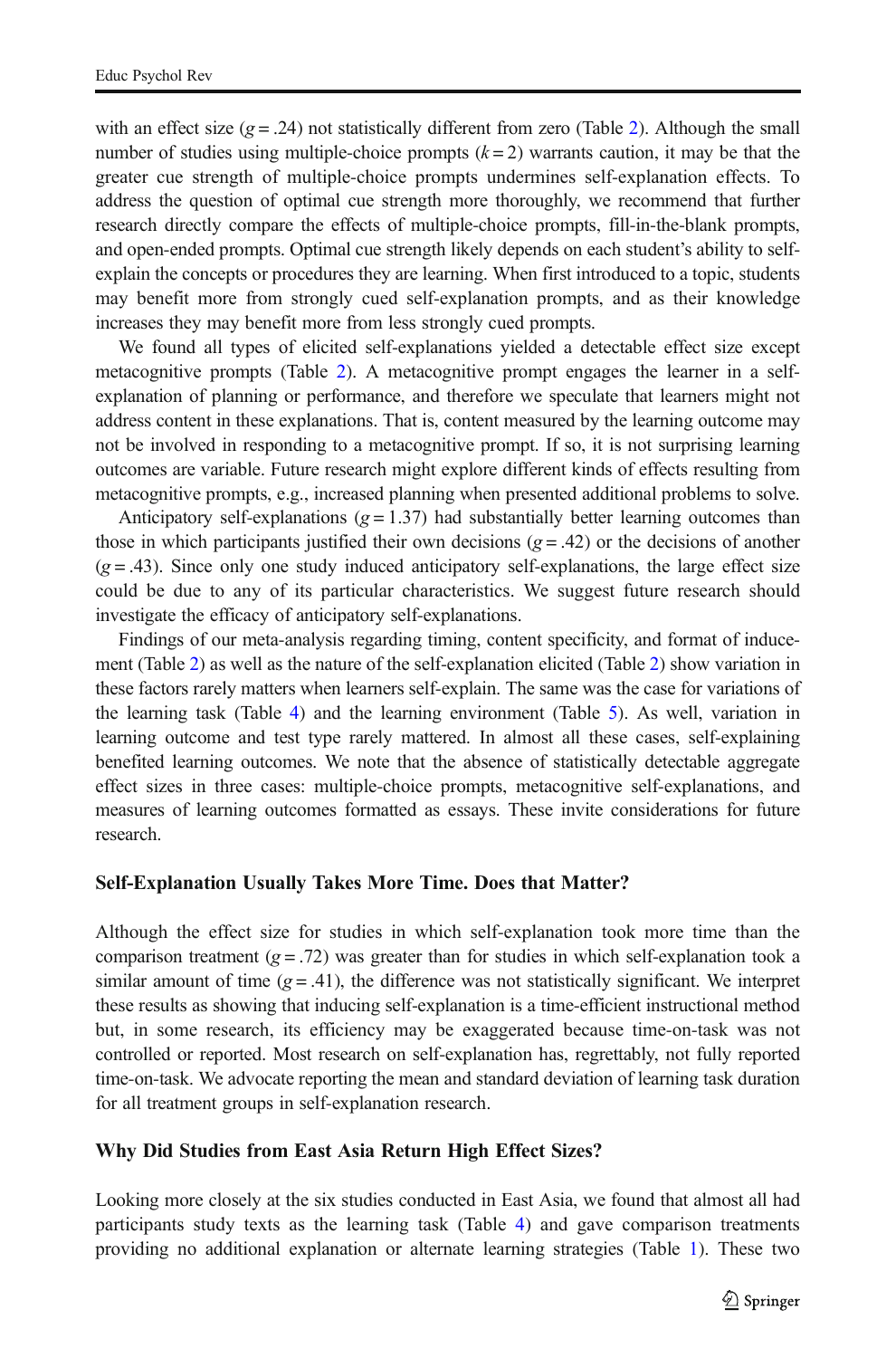conditions were associated with relatively large effect sizes, and we speculate their confluence in the East Asian studies led to a significantly larger effect size for that region. An alternative interpretation rests on evidence Asian students' learning strategies, shaped by cultural and educational contexts, tend toward reproduction-oriented studying aiming for verbatim recall on tests (Biemans and Van Mil [2008;](#page-18-0) Marambe et al. [2012](#page-21-0); Vermunt [1996;](#page-22-0) Vermunt and Donche [2017\)](#page-22-0). If, as a result of this orientation, learners in East Asia are less likely to engage spontaneously in self-explanation, they may receive greater benefit from prompts to selfexplain than learners who are more likely to self-explain without being prompted.

#### Automatic Generation of Self-Explanation Prompts

In all the research we reviewed, self-explanation prompts or pre-study instructions were scripted by researchers or instructors. In most cases, the prompts were derived from the content of the learning task and were not generic statements that could be re-used with other content. Pre-scripted, instructor-generated prompts may be suitable for instructional settings in which the same readings or problems are assigned to many students over repeated courses or modules, but they cannot be delivered at scale when the content is highly differentiated or personalized. In resource-inquiry models of instruction (e.g., problem-based learning conducted in an environment with access to the internet and resource databases), students collaborate to identify information needs that are satisfied by online searches (Nesbit and Winne [2003](#page-21-0)). In such settings, computer-generation of content-specific prompts may be the most feasible method for supporting self-explanation.

Two of the authors have collaborated with computer scientists in developing and evaluating algorithms that automatically generate questions for expository texts (Lindberg et al. [2013](#page-20-0); Odilinye et al. [2015](#page-21-0)). The premise underlying this work is that a computer-generated question can serve as a self-explanation prompt even when the computer has no way of assessing the correctness of a student's explanation or when the answer to the question is not explicitly represented in the source text. Systems like this could be used to scaffold students' skills in self-explaining, even if students are engaged in academic tasks where the materials they study are not controlled, such as researching material for writing an essay. If a learner model is part of such a system, the prompts could be adapted to match each learner's subject knowledge, reading vocabulary, and self-regulatory ability.

### **Conclusions**

Our findings have significant practical implications. The foremost is that having learners generate an explanation is often more effective than presenting them with an explanation. Another major implication for teaching and learning is that beneficial effects of inducing selfexplanation seem to be available for most subject areas studied in school, and for both conceptual (declarative) and procedural knowledge. The most powerful application of selfexplanation may arise after learners have made an initial explanation and then are prompted to revise it when new information highlights gaps or errors.

Research on self-explanation has arrived at a stage where the efficacy of the learning strategy is established across a range of situations. There is now a need for clearer mapping of the unique cognitive benefits self-explanation may promote, the specific effects of different types of self-explanations and prompts, and how self-explanation might be optimally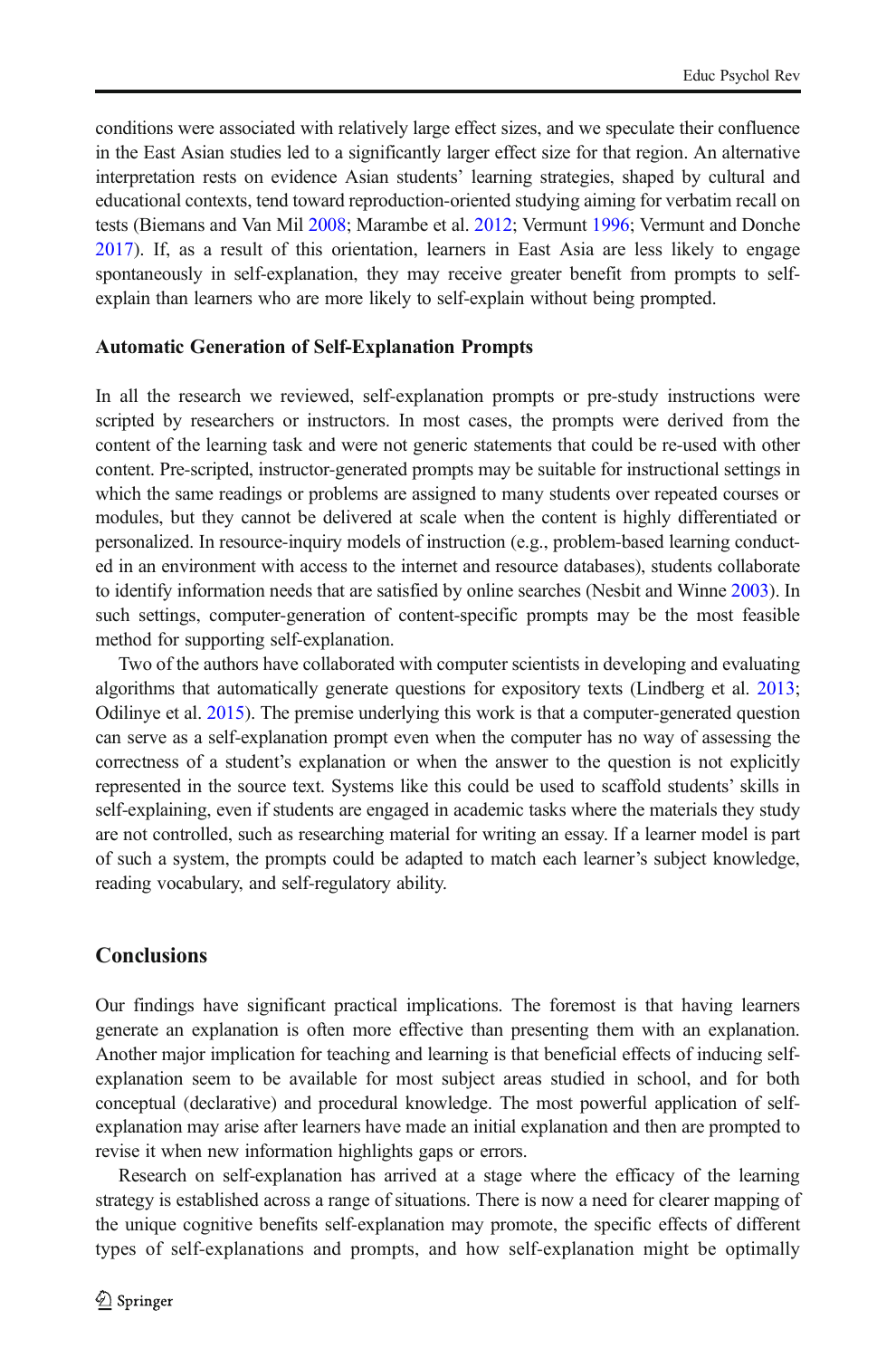<span id="page-18-0"></span>combined and sequenced with other instructional features such as extended practice, explanation modeling, and inquiry-based learning. Future research that investigates these questions should be designed to directly compare different self-explanation conditions. Effective as selfexplanation prompts may be, the primary goal of future research should be to identify strategies whereby prompts are faded so that self-explanation becomes fully self-regulated.

Funding This study was funded by Social Sciences and Humanities Research Council of Canada (grant number 435–2012-0723).

#### Compliance with Ethical Standards

Conflict of Interest The authors declare that they have no conflict of interest.

# **References**

Articles included in the meta-analyses are marked with an asterisk

- \*Ainsworth, S., & Burcham, S. (2007). The impact of text coherence on learning by self-explanation. Learning and Instruction, 17(3), 286–303.
- Atkinson, R. K., Derry, S. J., Renkl, A., & Wortham, D. (2000). Learning from examples: Instructional principles from the worked examples research. Review of Educational Research, 70(2), 181–214.
- Atkinson, R. K., Renkl, A., & Merrill, M. M. (2003). Transitioning from studying examples to solving problems: Effects of self-explanation prompts and fading worked-out steps. Journal of Educational Psychology, 95(4), 774–783.
- \*Berthold, K., & Renkl, A. (2009). Instructional aides to support a conceptual understanding of multiple representations. Journal of Educational Psychology, 101(1), 70–87.
- \*Berthold, K., Nueckles, M., & Renkl, A. (2007). Do learning protocols support learning strategies and outcomes? The role of cognitive and metacognitive prompts. Learning and Instruction, 17(5), 564–577.
- \*Berthold, K., Eysink, T. H. S., & Renkl, A. (2009). Assisting self-explanation prompts are more effective than open prompts when learning with multiple representations. Instructional Science: An International Journal of the Learning Sciences, 37(4), 345–363.
- Biemans, H., & Van Mil, M. (2008). Learning styles of Chinese and Dutch students compared within the context of Dutch higher education in life sciences. Journal of Agricultural Education and Extension, 14(3), 265– 278.
- \*Bodvarsson, M. C. (2005). Prompting students to justify their response while problem solving: A nested, mixedmethods study (unpublished doctoral dissertation). University of Nebraska-Lincoln, USA.
- Booth, J. L., & Koedinger, K. R. (2012). Are diagrams always helpful tools? Developmental and individual differences in the effect of presentation format on student problem solving. British Journal of Educational Psychology, 82(3), 492–511.
- \*Booth, J. L., Lange, K. E., Koedinger, K. R., & Newton, K. J. (2013). Using example problems to improve student learning in algebra: Differentiating between correct and incorrect examples. Learning and Instruction, 25, 24–34.
- Borenstein, M., Hedges, L. V., Higgins, J. P. T., & Rothstein, H. R. (2005). Comprehensive meta-analysis, version 3.3.070 [computer software]. Englewood, NJ: Biostat Inc (Englewood, NJ).
- Borenstein, M., Hedges, L. V., Higgins, J. P. T., & Rothstein, H. R. (2009). *Introduction to meta-analysis*. Chichester: Wiley.
- Carpenter, S. K., Cepeda, N. J., Rohrer, D., Kang, S. H., & Pashler, H. (2012). Using spacing to enhance diverse forms of learning: review of recent research and implications for instruction. Educational Psychology Review, 24(3), 369–378.
- \*Chamberland, M., St-Onge, C., Setrakian, J., Lanthier, L., Bergeron, L., Bourget, A., et al. (2011). The influence of medical students' self-explanations on diagnostic performance. Medical Education, 45(7), 688–695.
- Chi, M. T. H. (2000). Self-explaining expository texts: the dual processes of generating inferences and repairing mental models. In R. Glaser (Ed.), Advances in Instructional Psychology (pp. 161-238). Hillsdale: Lawrence Erlbaum Associates.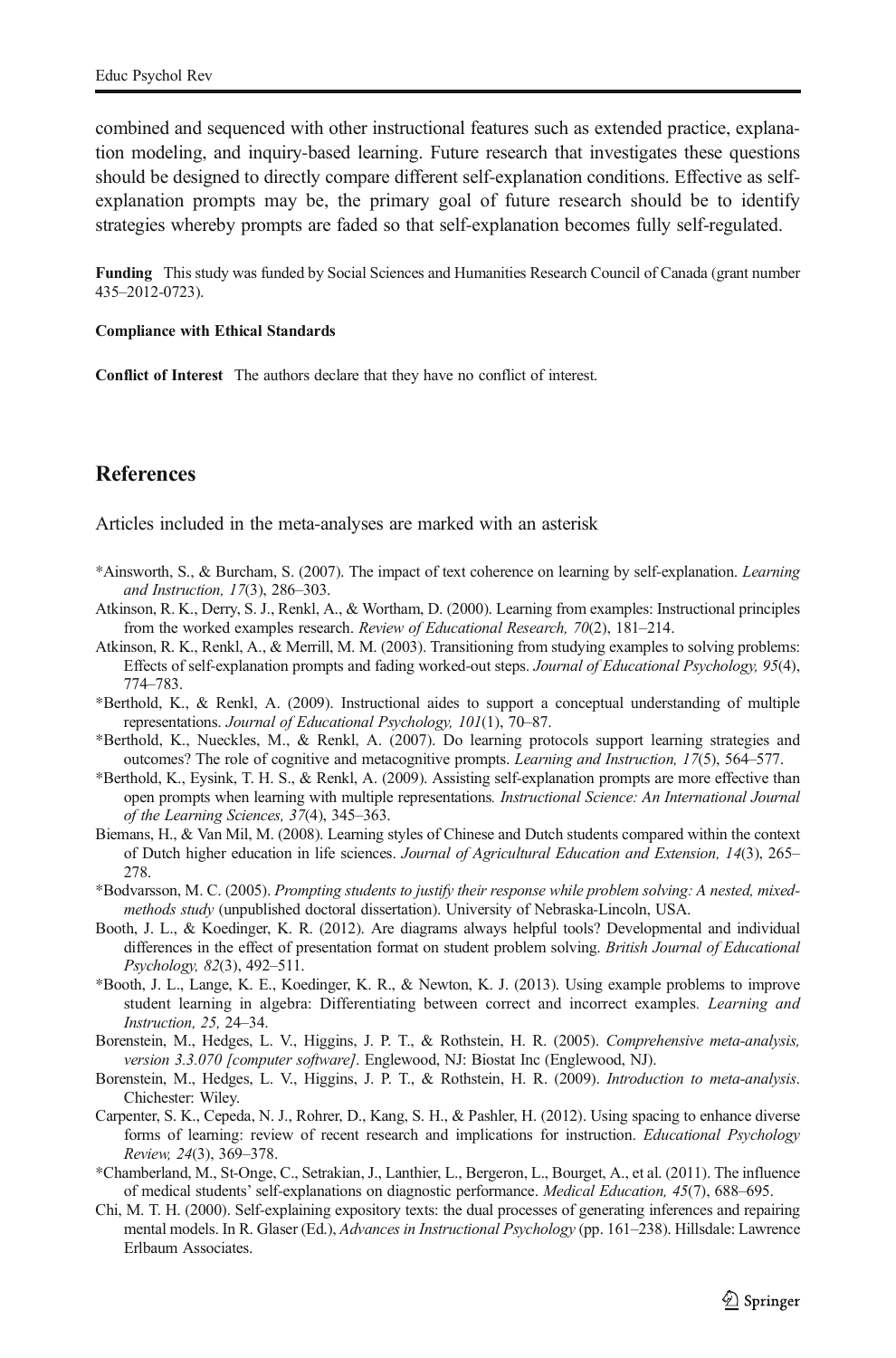- <span id="page-19-0"></span>Chi, M., & Wylie, R. (2014). The ICAP framework: linking cognitive engagement to active learning outcomes. Educational Psychologist, 49(4), 219–243.
- Chi, M. T. H., Bassok, M., Lewis, M. W., Reimann, P., & Glaser, R. (1989). Self-explanations: how students study and use examples in learning to solve problems. *Cognitive Science*, 13(2), 145–182.
- \*Chi, M. T. H., DeLeeuw, N., Chiu, M. H., & LaVancher, C. (1994). Eliciting self-explanations improves understanding. Cognitive Science, 18(3), 439–477.
- \*Cho, Y. H., & Jonassen, D. H. (2012). Learning by self-explaining causal diagrams in high-school biology. Asia Pacific Education Review, 13(1), 171–184.
- \*Chou, C., & Liang, H. (2009). Content-free computer supports for self-explaining: Modifiable typing interface and prompting. Educational Technology & Society, 12(1), 121–133.
- Chu, J., Rittle-Johnson, B., & Fyfe, E. R. (2017). Diagrams benefit symbolic problem-solving. British Journal of Educational Psychology, 87(2), 273–287.
- Chung, S., Chung, M.J., & Severance, C. (1999). Design of support tools and knowledge building in a virtual university course: effect of reflection and self-explanation prompts. Paper presented at the WebNet 99 World Conference on the WWW and Internet Proceedings, Honolulu, Hawaii. (ERIC Document Reproduction Service No. ED448706).
- \*Chung, S., Severance, C., & Chung, M. J. (2003). Design of support tools for knowledge building in a virtual university course. Interactive Learning Environments, 11(1), 41-57.
- \*Coleman, E. B., Brown, A. L., & Rivkin, I. D. (1997). The effect of instructional explanations on learning from scientific texts. The Journal of the Learning Sciences, 6(4), 347-365.
- Conati, C., & Vanlehn, K. (2000). Toward computer-based support of meta-cognitive skills: a computational framework to coach self-explanation. International Journal of Artificial Intelligence in Education (IJAIED), 11, 389–415.
- \*Craig, S. D., Sullins, J., Witherspoon, A., & Gholson, B. (2006). The deep-level-reasoning-question effect: the role of dialogue and deep-level-reasoning questions during vicarious learning. Cognition and Instruction, 24(4), 565–591.
- \*Crippen, K. J., & Earl, B. L. (2007). The impact of web-based worked examples and self-explanation on performance, problem solving, and self-efficacy. Computers and Education, 49(3), 809–821. [https://doi.](https://doi.org/10.1016/j.compedu.2005.11.018) [org/10.1016/j.compedu.2005.11.018.](https://doi.org/10.1016/j.compedu.2005.11.018)
- \*de Bruin, A. B., Rikers, R. M., & Schmidt, H. G. (2007). The effect of self-explanation and prediction on the development of principled understanding of chess in novices. Contemporary Educational Psychology, 32(2), 188–205.
- \*de Koning, B. B., Tabbers, H. K., Rikers, R. M. J. P., & Paas, F. (2010). Learning by generating vs. receiving instructional explanations: two approaches to enhance attention cueing in animations. Computers  $\&$ Education, 55(2), 681–691.
- \*DeCaro, M. S., & Rittle-Johnson, B. (2012). Exploring mathematics problems prepares children to learn from instruction. Journal of Experimental Child Psychology, 113(4), 552–568.
- Dunlosky, J., Rawson, K., Marsh, E., Nathan, M., & Willingham, D. (2013). Improving students' learning with effective learning techniques. Psychological Science in the Public Interest, 14(1), 4–58.
- Dunsworth, Q., & Atkinson, R. K. (2007). Fostering multimedia learning of science: exploring the role of an animated agent's image. Computers & Education, 49(3), 677–690.
- \*Earley, C. E. (1998). Expertise acquisition in auditing: Training novice auditors to recognize cue relationships in real estate valuation. (9906361 Ph.D.), Ann Arbor: University of Pittsburgh.
- \*Earley, C. E. (2001). Knowledge acquisition in auditing: training novice auditors to recognize cue relationships in real estate valuation. The Accounting Review, 76(1), 81–97.
- \*Eckhardt, M., Urhahne, D., Conrad, O., & Harms, U. (2013). How effective is instructional support for learning with computer simulations? *Instructional Science*, 41(1), 105-124.
- Ericsson, K. A., & Simon, H. A. (1993). Protocol analysis (2nd ed.). Cambridge: Bradford/MT Press.
- \*Eysink, T. H. S., de Jong, T., Berthold, K., Kolloffel, B., Opfermann, M., & Wouters, P. (2009). Learner performance in multimedia learning arrangements: an analysis across instructional approaches. American Educational Research Journal, 46(4), 1107–1149.
- Fonseca, B. A., & Chi, M. T. (2011). The self-explanation effect: A constructive learning activity. In R. Mayer & P. Alexander (Eds.), Handbook of Research on Learning and Instruction (pp. 270–321). Routeledge Press.
- Fox, M. C., & Charness, N. (2010). How to gain eleven IQ points in ten minutes: thinking aloud improves Raven's matrices performance in older adults. Aging, Neuropsychology, and Cognition, 17(2), 191–204. [https://doi.org/10.1080/13825580903042668.](https://doi.org/10.1080/13825580903042668)
- Frambach, J. M., Driessen, E. W., Chan, L. C., & van der Vleuten, C. P. (2012). Rethinking the globalisation of problem-based learning: how culture challenges self-directed learning. Medical Education, 46(8), 738–747.
- \*Fukaya, T. (2013). Explanation generation, not explanation expectancy, improves metacomprehension accuracy. Metacognition and Learning, 8(1), 1–18.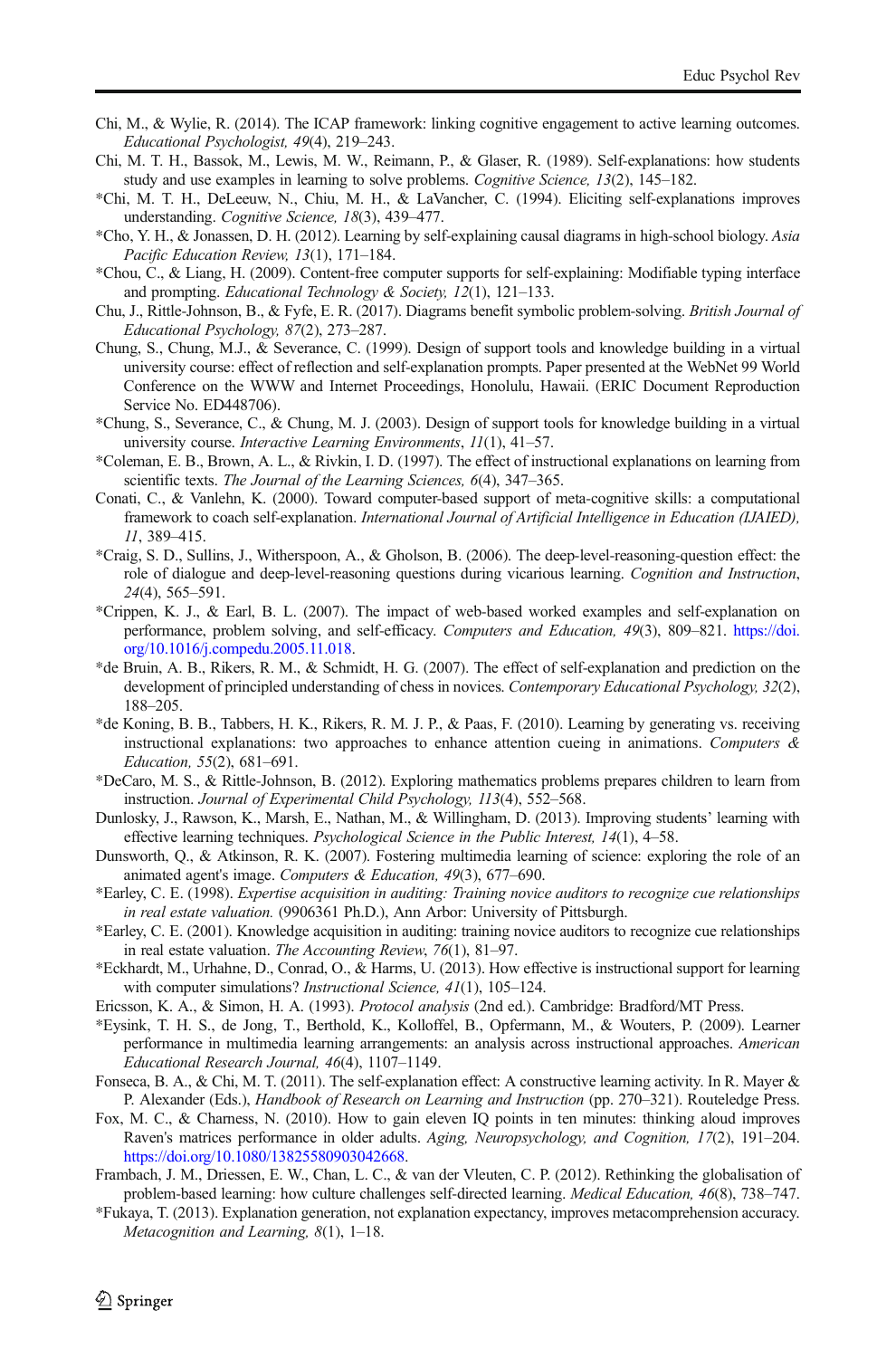- <span id="page-20-0"></span>Gadgil, S., Nokes-Malach, T. J., & Chi, M. T. H. (2012). Effectiveness of holistic mental model confrontation in driving conceptual change. Learning and Instruction, 22(1), 47–61.
- \*Gerjets, P., Scheiter, K., & Catrambone, R. (2006). Can learning from molar and modular worked examples be enhanced by providing instructional explanations and prompting self-explanations? *Learning and* Instruction, 16(2), 104–121.
- Gestsdottir, S., & Lerner, R. M. (2008). Positive development in adolescence: the development and role of intentional self-regulation. Human Development, 51(3), 202–224.
- \*Graf, E. (2000). Designing a computer tutorial to correct a common student misconception in mathematics (unpublished doctoral dissertation). University of Washington, USA.
- \*Griffin, T. D., Wiley, J., & Thiede, K. W. (2008). Individual differences, rereading, and self-explanation: concurrent processing and cue validity as constraints on metacomprehension accuracy. Memory & Cognition, 36(1), 93–103.
- \*Große, C. S., & Renkl, A. (2006). Effects of multiple solution methods in mathematics learning. Learning and Instruction, 16(2), 122–138.
- Hartman, H. J. (2001). Developing students' metacognitive knowledge and skills. In Metacognition in learning and instruction (pp. 33–68). Netherlands: Springer.
- Hartman, H. J., Everson, H. T., Toblas, S., & Gourgey, A. F. (1996). Self-concept and metacognition in ethnic minorities: predictions from the BACEIS model. *Urban Education*, 31(2), 222–238.
- Hattie, J. (2009). Visible learning: A synthesis of 800+ meta-analyses on achievement. Abingdon. Abingdon: Routledge.
- \*Hausmann, R. G., & Vanlehn, K. (2007). Explaining self-explaining: a contrast between content and generation. Frontiers in Artificial Intelligence and Applications, 158, 417–424.
- \*Hausmann, R. G., & VanLehn, K. (2010). The effect of self-explaining on robust learning. International Journal of Artificial Intelligence in Education, 20(4), 303–332.
- Hedges, L., & Olkin, I. (1985). Statistical models for meta-analysis (Vol. 6). New York: Academic Press.
- Henrich, J., Heine, S. J., & Norenzayan, A. (2010). The weirdest people in the world? Behavioral and Brain Sciences, 33(2–3), 61–83. <https://doi.org/10.1017/S0140525X0999152X>.
- \*Hilbert, T. S., & Renkl, A. (2009). Learning how to use a computer-based concept-mapping tool: Selfexplaining examples helps. Computers in Human Behavior, 25(2), 267–274.
- \*Hilbert, T. S., Renkl, A., Kessler, S., & Reiss, K. (2008). Learning to prove in geometry: learning from heuristic examples and how it can be supported. Learning and Instruction, 18(1), 54–65.
- Holm, S. (1979). A simple sequentially rejective multiple test procedure. Scandinavian Journal of Statistics, 6(2), 65–70.
- \*Honomichl, R. D., & Chen, Z. (2006). Learning to align relations: the effects of feedback and self-explanation. Journal of Cognition and Development, 7(4), 527–550.
- \*Huk, T., & Ludwigs, S. (2009). Combining cognitive and affective support in order to promote learning. Learning and Instruction, 19(6), 495–505.
- \*Ionas, I. G., Cernusca, D., & Collier, H. L. (2012). Prior knowledge influence on self-explanation effectiveness when solving problems: an exploratory study in science learning. International Journal of Teaching and Learning in Higher Education, 24(3), 349–358.
- \*Kapli, N. V. (2010). The effects of segmented multimedia worked examples and self-explanations on acquisition of conceptual knowledge and problem-solving performance in an undergraduate engineering course. (3442880 Ph.D.), The Pennsylvania State University, Ann Arbor.
- \*Kastens, K. A., & Liben, L. S. (2007). Eliciting self-explanations improves children's performance on a fieldbased map skills task. Cognition and Instruction, 25(1), 45–74.
- Kopp, C. B. (1982). Antecedents of self-regulation: a developmental perspective. Developmental Psychology, 18(2), 199–214.
- \*Kramarski, B., & Dudai, V. (2009). Group-metacognitive support for online inquiry in mathematics with differential self-questioning. Journal of Educational Computing Research, 40(4), 377–404.
- \*Kwon, K., Kumalasari, C. D., & Howland, J. L. (2011). Self-explanation prompts on problem-solving performance in an interactive learning environment. Journal of Interactive Online Learning, 10(2), 96–112.
- \*Lee, A. Y., & Hutchison, L. (1998). Improving learning from examples through reflection. Journal of Experimental Psychology: Applied, 4(3), 187–210.
- Lin, L., & Atkinson, R. K. (2013). Enhancing learning from different visualizations by self-explanation prompts. Journal of Educational Computing Research, 49(1), 83–110.
- Lindberg, D., Popowich, F., Nesbit, J., & Winne, P. (2013). Generating natural language questions to support learning on-line. In Proceedings of the 14th European Workshop on Natural Language Generation (pp. 105- 114). Sofia, Bulgaria.
- Lipsey, M., & Wilson, D. (2001). *Practical meta-analysis* (Vol. 49). Thousand Oaks: Sage publications.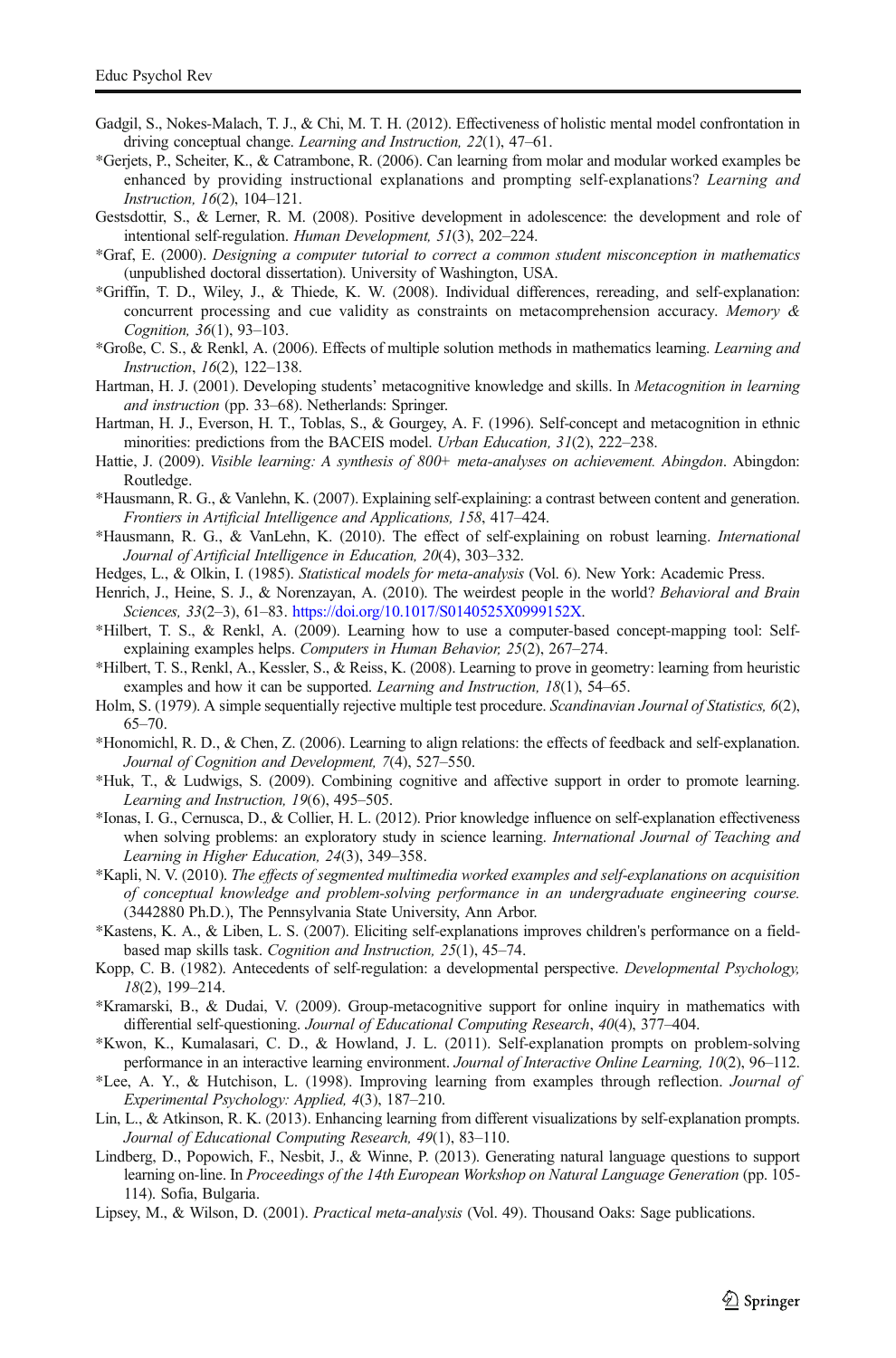- <span id="page-21-0"></span>Ma, W., Adesope, O. O., Nesbit, J. C., & Liu, Q. (2014). Intelligent tutoring systems and learning outcomes: a meta-analysis. Journal of Educational Psychology, 106(4), 901–918.
- Marambe, K. N., Vermunt, J. D., & Boshuizen, H. P. (2012). A cross-cultural comparison of student learning patterns in higher education. Higher Education, 64(3), 299–316.
- \*Mayer, R. E., & Johnson, C. I. (2010). Adding instructional features that promote learning in a game-like environment. Journal of Educational Computing Research, 42(3), 241–265.
- \*Mayer, R. E., Dow, G. T., & Mayer, S. (2003). Multimedia learning in an interactive self-explaining environment: what works in the design of agent-based microworlds? Journal of Educational Psychology, 95(4), 806–812.
- McEldoon, K. L., Durkin, K. L., & Rittle-Johnson, B. (2013). Is self-explanation worth the time? A comparison to additional practice. British Journal of Educational Psychology, 83(4), 615–632.
- \*McNamara, D. S. (2004). SERT: self-explanation reading training. Discourse Processes, 38(1), 1–30.
- \*Molesworth, B. R. C., Bennett, L., & Kehoe, E. J. (2011). Promoting learning, memory, and transfer in a timeconstrained, high hazard environment. Accident Analysis & Prevention, 43(3), 932–938.
- \*Moreno, K. K., Bhattacharjee, S., & Brandon, D. M. (2007). The effectiveness of alternative training techniques on analytical procedures performance. Contemporary Accounting Research, 24(3), 983–1014.
- \*Nathan, M.J. Mertz, K., & Ryan, B. (1993). Learning through self-explanation of mathematical examples: Effects of cognitive load. Paper presented at the 1994 Annual Meeting of the American Educational Research Association.
- Nesbit, J. C., & Winne, P. H. (2003). Self-regulated inquiry with networked resources. Canadian Journal of Learning and Technology, 29, 71–92.
- Odilinye, L., Popowich, F., Zhang, E., Nesbit, J., & Winne, P. H. (2015). Aligning automatically generated questions to instructor goals and learner behaviour. Paper presented at the Semantic Computing (ICSC), 2015 I.E. International Conference on Semantic Computing.
- \*O'Reilly, T., Symons, S., & MacLatchy-Gaudet, H. (1998). A comparison of self-explanation and elaborative interrogation. Contemporary Educational Psychology, 23(4), 434–445.
- Orwin, R. G. (1983). A fail-safe N for effect size. Journal of Educational Statistics, 8, 147–159.
- \*Pillow, B. H., Mash, C., Aloian, S., & Hill, V. (2002). Facilitating children's understanding of misinterpretation: explanatory efforts and improvements in perspective taking. The Journal of Genetic Psychology, 163(2), 133–148.
- \*Pine, K. J., & Messer, D. J. (2000). The effect of explaining another's actions on children's implicit theories of balance. Cognition and Instruction, 18(1), 35-51.
- Raffaelli, M., Crockett, L. J., & Shen, Y. L. (2005). Developmental stability and change in self-regulation from childhood to adolescence. The Journal of Genetic Psychology, 166(1), 54-76.
- Renkl, A. (1997). Learning from worked-out examples: a study on individual differences. Cognitive Science,  $21(1)$ , 1–29.
- Renkl, A. (2002). Worked-out examples: Instructional explanations support learning by self-explanations. Learning and Instruction, 12(5), 529–556.
- \*Rittle-Johnson, B. (2004). Promoting flexible problem solving: the effects of direct instruction and selfexplaining. Proceedings of the Cognitive Science Society, 26(26).
- \*Rittle-Johnson, B. (2006). Promoting transfer: effects of self-explanation and direct instruction. Child Development, 77(1), 1–15.
- Rittle-Johnson, B., & Loehr, A. (2017). Eliciting explanations: constraints on when self-explanation aids learning. Psychonomic Bulletin & Review, 24(5), 1501–1510.
- Rittle-Johnson, B., Loehr, A., & Durkin, M. (2017). Promoting self-explanation to improve mathematics learning: a meta-analysis and instructional design principles. ZDM, 49(4), 599–611.
- Rosenthal, R. (1995). Writing meta-analytic reviews. Psychological Bulletin, 118(2), 183–192.
- Schneider, W. (2008). The development of metacognitive knowledge in children and adolescents: major trends and implications for education. Mind, Brain, and Education, 2(3), 114–121.
- Schroeder, N. L., & Gotch, C. M. (2015). Persisting issues in pedagogical agent research. *Journal of Educational* Computing Research, 53(2), 183–204 <https://doi-org.proxy.lib.sfu.ca/10.1177/0735633115597625>.
- \*Schwonke, R., Ertelt, A., Otieno, C., Renkl, A., Aleven, V., & Salden, R. J. C. M. (2013). Metacognitive support promotes an effective use of instructional resources in intelligent tutoring. Learning and Instruction, 23, 136–150.
- \*Schworm, S., & Renkl, A. (2006). Computer-supported example-based learning: when instructional explanations reduce self-explanations. Computers and Education, 46(4), 426–445.
- \*Schworm, S., & Renkl, A. (2007). Learning argumentation skills through the use of prompts for self-explaining examples. Journal of Educational Psychology, 99(2), 285–296.
- Siegler, R. (1995). How does change occur: a microgenetic study of number conservation. Cognitive Psychology, 25, 225–273.